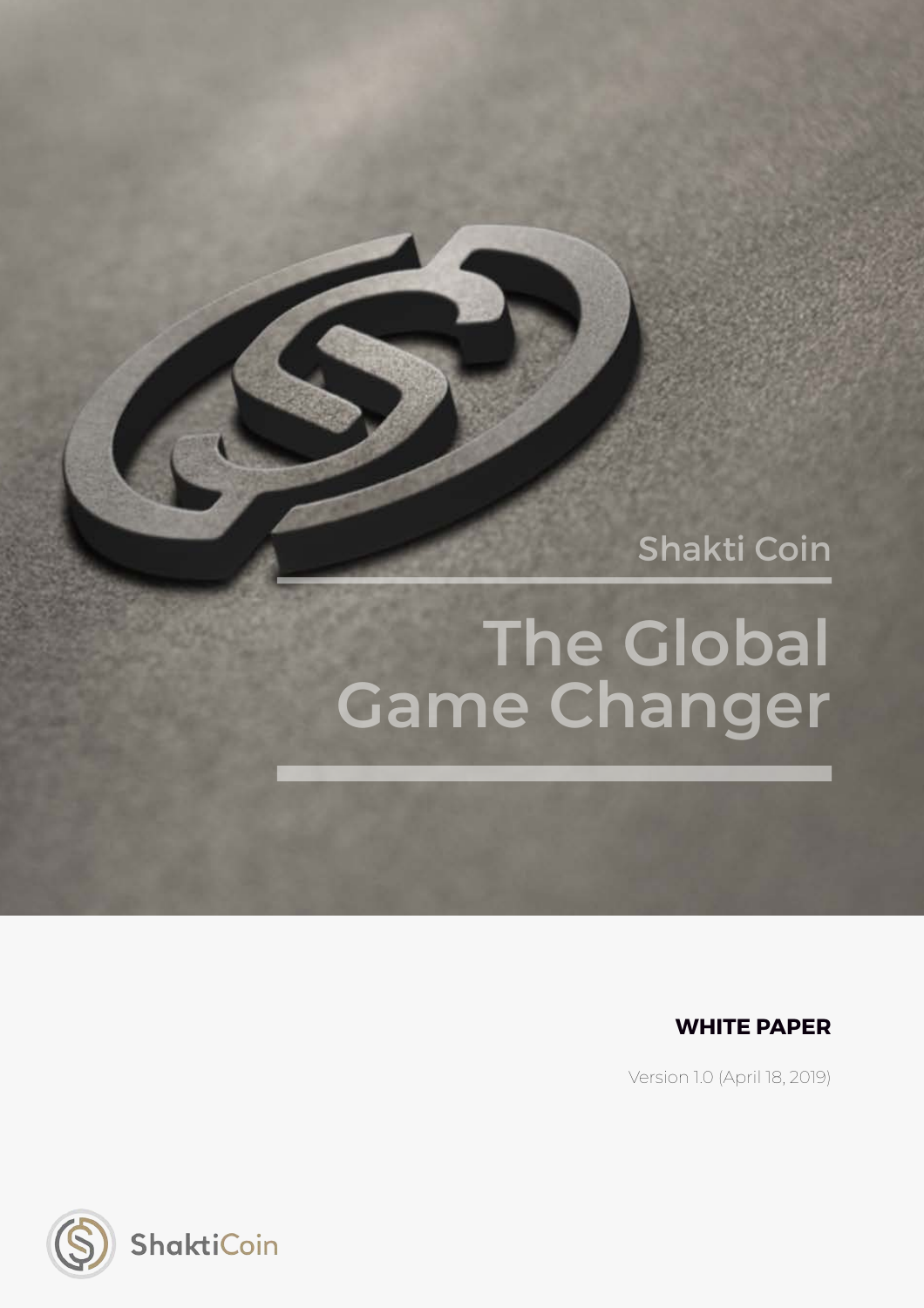# Contents

<span id="page-1-0"></span>

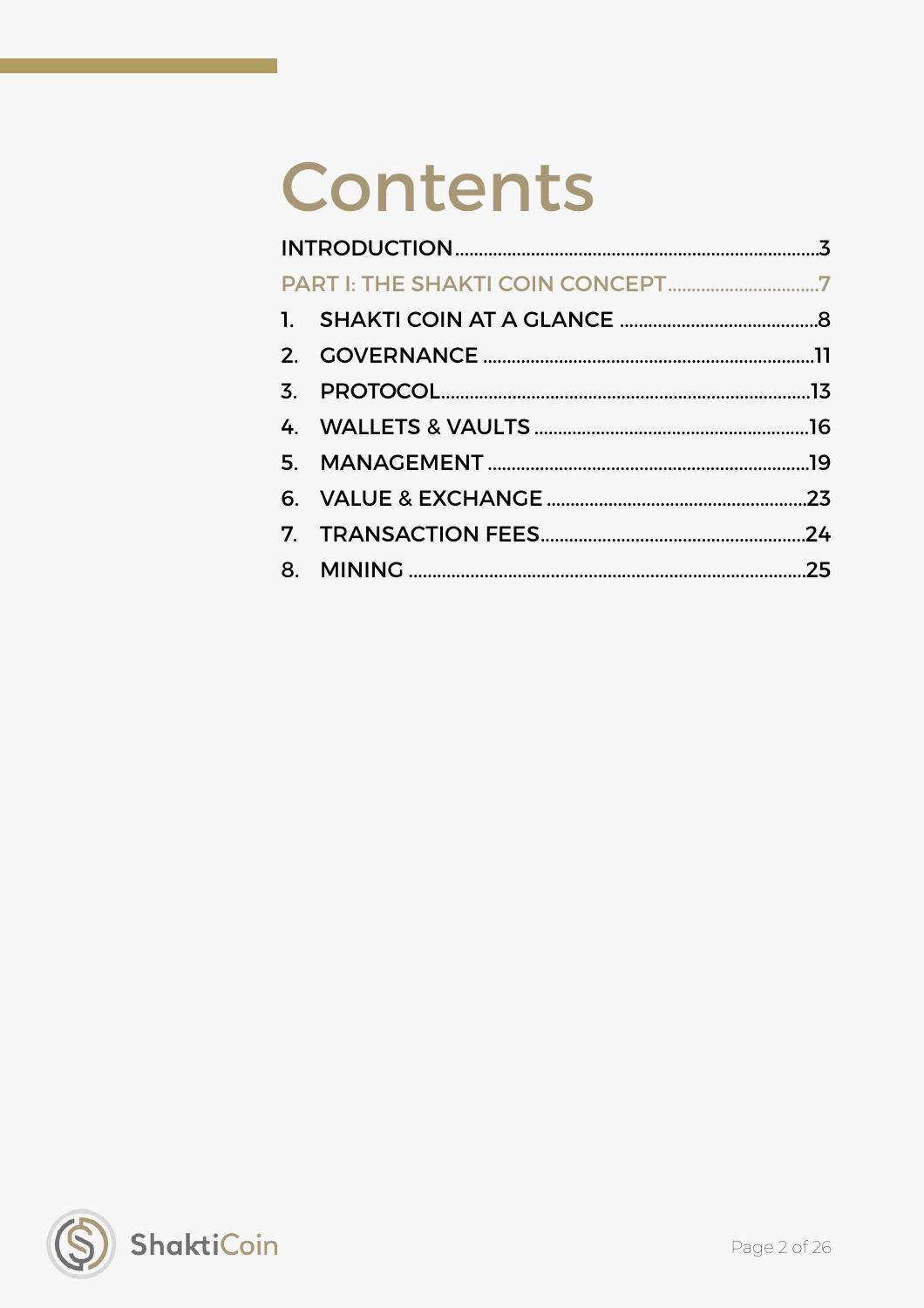

## <span id="page-2-0"></span>**INTRODUCTION**

## **Introducing Shakti Coin:**

## **The World's Most Practical Currency**

Money is not practical. Bills and coins were an innovative solution to problems that faced society centuries ago. Today they are relics that no longer fit, much less serve, today's lifestyle. Traditional money is hard to keep securely, it's hard and expensive to send, it's risky to transact with online, it's a hassle to use across international borders, and for many, it's restrictively difficult to borrow or lend, especially in small amounts.

Against that backdrop, our journey began in March of 2015 with an engineer sending a remittance to his relatives overseas. The transaction was slow, costly, and unpredictable. "There must be a better way" quickly lead to a second thought: "What if…?"

One conversation led to another. Soon, the idea of creating better money began to take on a life of its own. What if money could be sent around the world instantly, peer-to-peer, for a few pennies? What if lending or borrowing even small amounts were fast and simple enough to do over a smartphone? What if we didn't have to worry about exchange rates? What if money were more secure and easier to save, spend, or invest?

## Blockchain's Untapped Potential

Of course, the concept of a universal digital currency has been around since the early 1980's. But it wasn't until 2008 when Satoshi Nakamoto applied the idea to distributed ledger technology, called blockchain, that a true global digital currency seemed plausible. Now that we have the ability to create smart money, it just seems dumb not to.



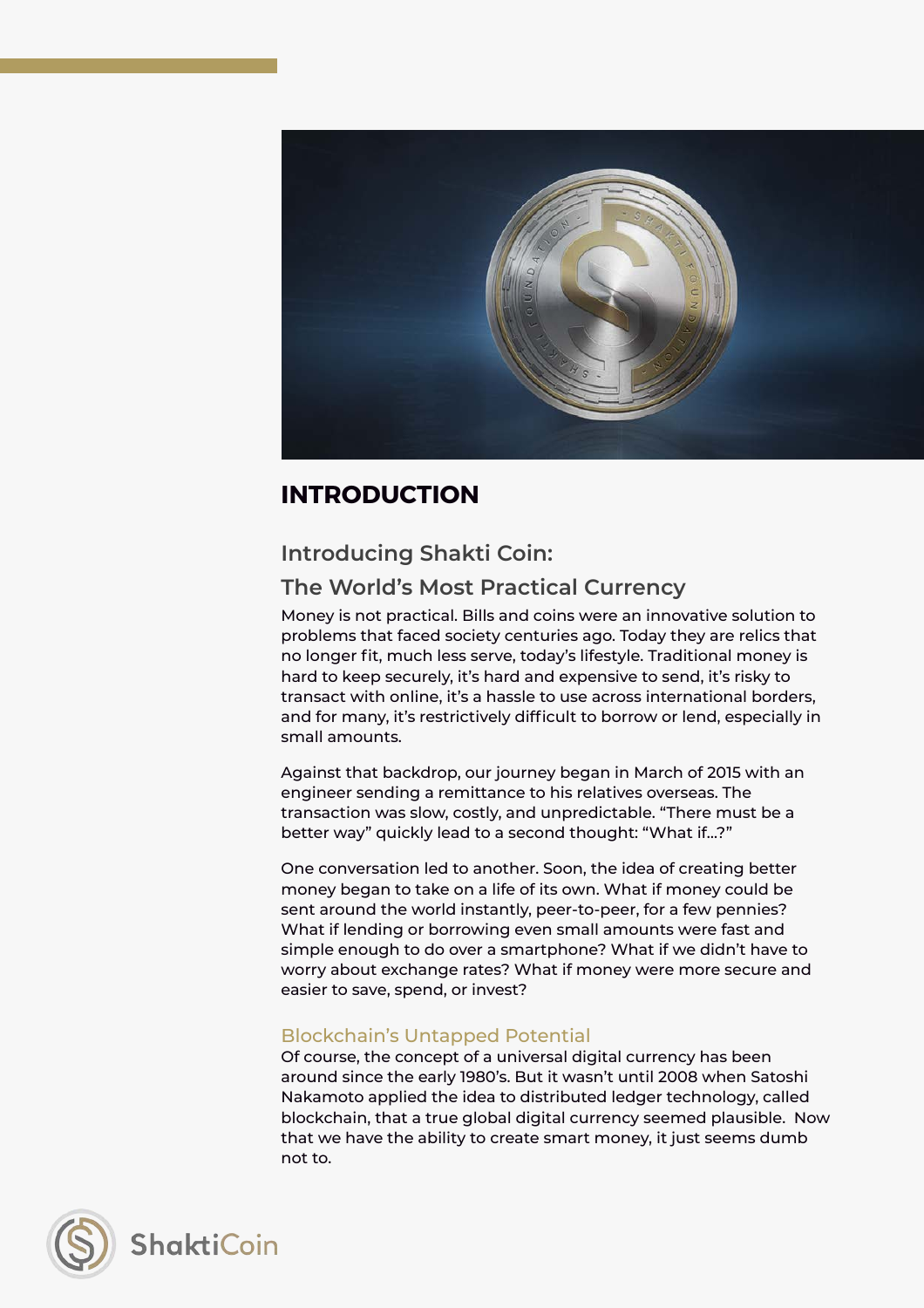Blockchain can remove friction points from financial interactions in the same way that the internet removed friction points from business and social interactions two decades ago. As with the internet, eliminating costs, efforts, and time constraints associated with money can have positive and transformative effects for all people and society as a whole.

Which is why we have written this white paper. While many blockchain-based currencies have been launched since Nakamoto's white paper, none fully harness the technology's capacity for social good. Shakti Coin is changing that and we're asking for your help.

#### Smarter by Design

Shakti Coin is intended to be the world's most practical cryptocurrency. That's because from day one it was designed to serve the needs of ordinary people. We've made it easy, immediate, and inexpensive to use. It's also based on a new protocol called Proof-of-Effort (PoE). PoE rewards parents, children, and communities that support education. In a very real sense, every Shakti Coin mined represents an investment in humanity's intellectual capital. Now that's smart money.

## The Time is Now

The global economy needs a global currency. Blockchain technology has made it possible to create such a medium of exchange for virtually frictionless transactions between any two people globally. In this paper, we offer a smart solution that incentivizes the inclusion of all people and crosses borders effortlessly.

**Some highlights of Shakti Coin:** 

- Stable value
- Pegged to the USD
- KYC / AML / CTF Compliance
- Entirely new protocol
- Wallet-to-Wallet transfers
- Smart contracts
- 10,000+ Transactions Per Second (TPS)
- Democratized mining
- Negligible energy consumption

## Proof-of-Effort (PoE)

The key tenet behind the Shakti coin is the Proof-of-Effort (PoE) Protocol. This is a revolutionary concept that stimulates local economies. It does this by rewarding a common behavior that creates the foundation for a healthy economy — sending children to school.

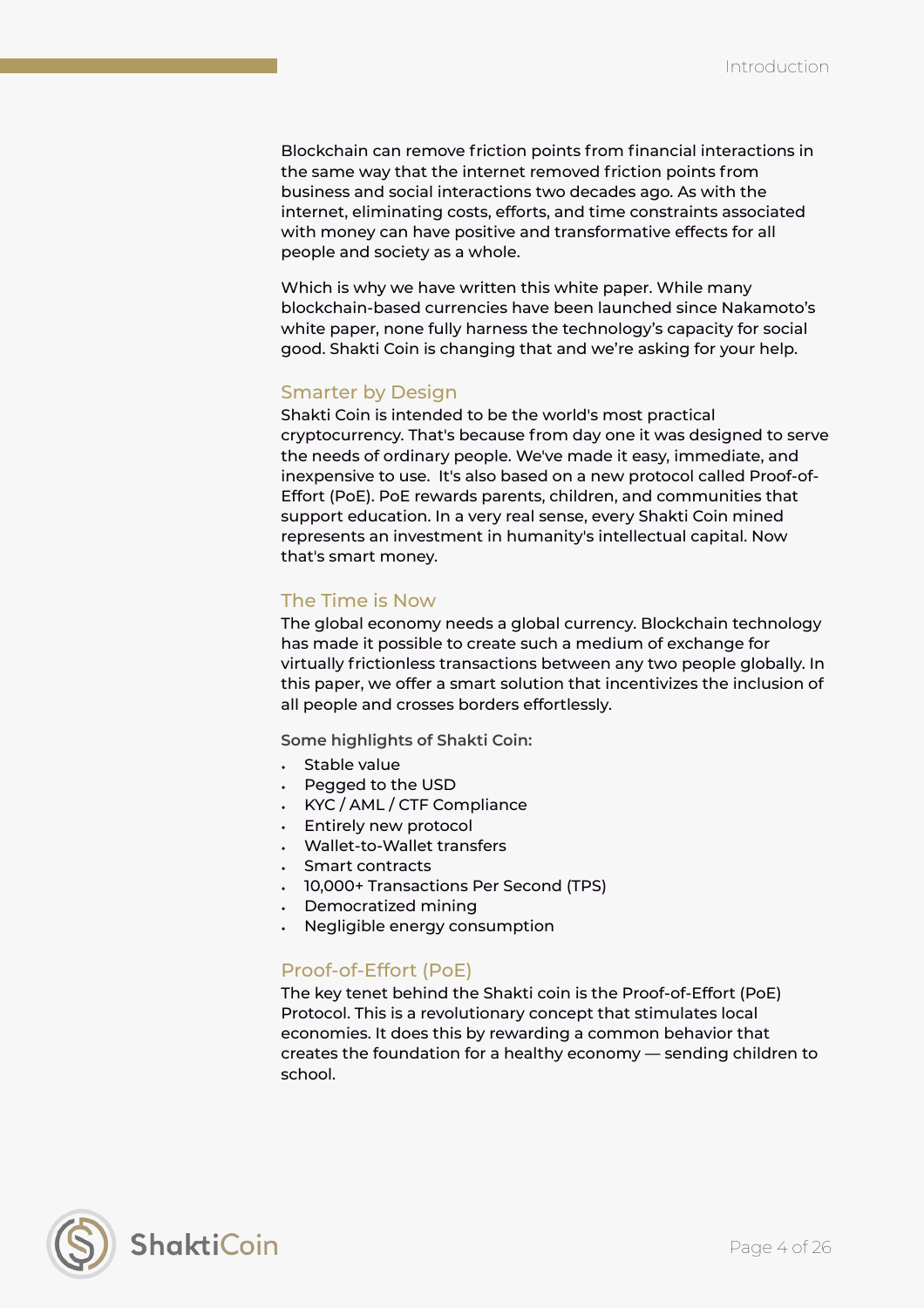This unsung act is performed by millions of people each morning. For many reading this paper, the effort required to see that children attend school is a routine that is taken for granted. But, unfortunately, that sentiment is not universal. Shakti Coin acknowledges the importance of education. Compared to other mining protocols, PoE uses education as a more relevant and beneficial basis for mining coins.

#### Bigger Picture

Shakti Coin is simply better money. That, in and of itself, is reason enough to support the project. But there are other big-picture benefits to consider as well.

Many hands make light lifting. Today we have 7.6 billion people inhabiting the planet. By 2050 that will grow to almost 10 billion. That's a lot of hands. But how many of them will actually be lifting? That is, contributing to society in a meaningful way? Two basic prerequisites to contributing are inclusion in the educational and financial systems. But today it is estimated that 2 billion people are not involved in either.

Those who are uneducated and unbanked can't lift very much and, in some cases, simply weigh things down. This contributes to the circle of poverty that keeps generations of parents and children from developing the talents they were born with and contributing to society at their potential. It also contributes to a growing sense of disenfranchisement, alienation, resentment, and division. Those feelings, starting in childhood, also provide barriers to meaningful contribution. In fact, they often foster the opposite. There is a smarter way.

Imagine if the next generation could enlist the intellectual and financial contribution of today's uneducated and unbanked. An additional 2 billion people lifting would surely lighten the load for all. If we want to see better local, national, and global distribution of wealth, then we need a legally-compliant financial infrastructure to make that happen. The Shakti Coin project will contribute here as a major catalyst for positive social change.

#### About this White Paper

Our vision is a world where the financial and educational inclusion of all citizens fosters global peace, shared prosperity, and audacious dreams. These are not pie-in-the-sky ideas. It is a shared reality that we can make together if we have the will to do so.

This white paper makes the case for doing just that.

- Part I provides an overview of the concept and project.
- Part II takes a closer look at how Shakti Coin is mined.
- Part III is the math behind the protocol.
- Part IV makes the economic case for why Shakti Coin is needed.

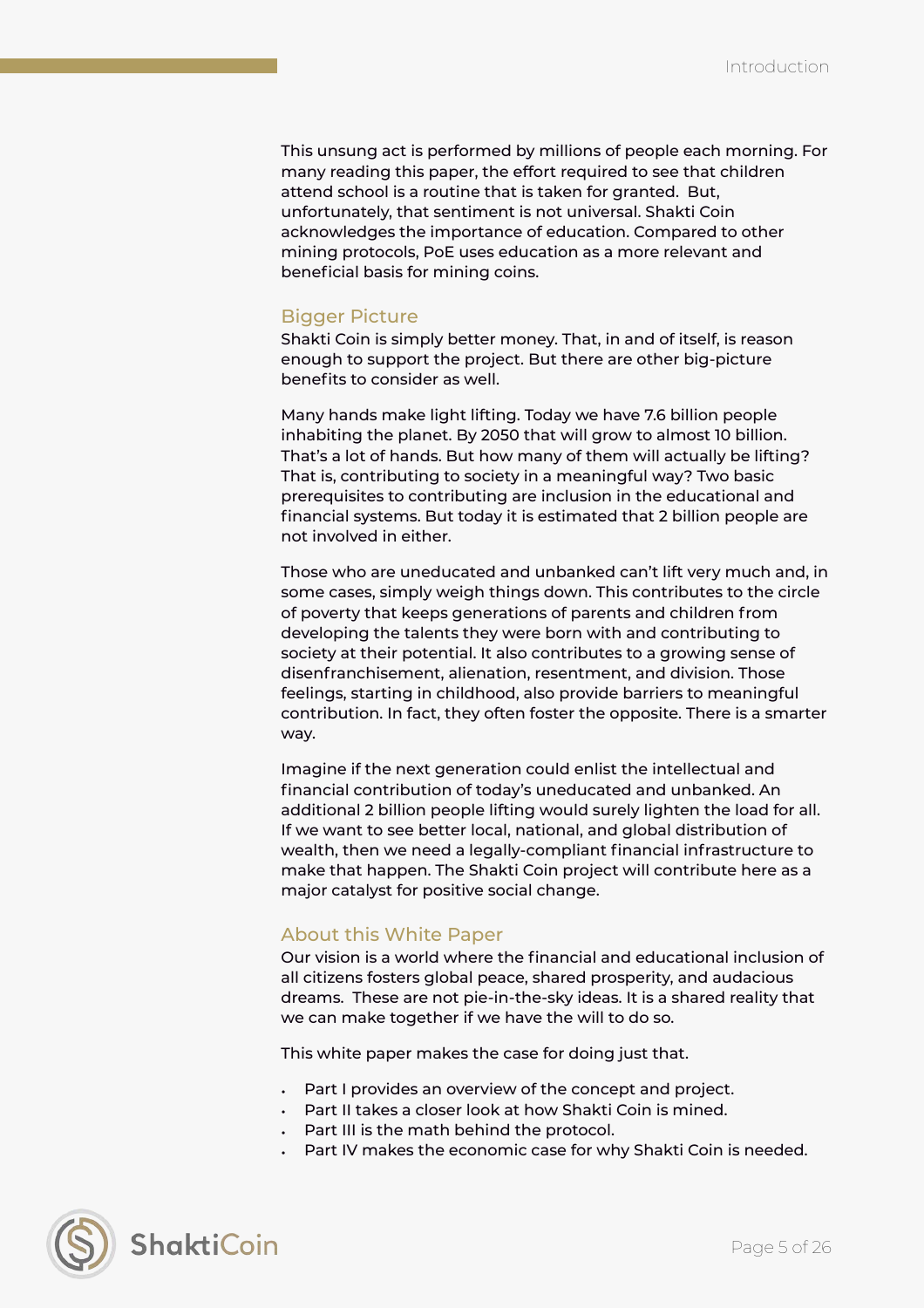## About the Shakti Coin Community

Our group exists independent of any affiliation with industry, government, religion, or political party. It is, in every sense of the term, a diversified grassroots organization. The only thing that members of the Shakti community have in common is the audacity to believe that working together we can make a positive difference for all people — everywhere.

In 2019 the Swiss Shakti Foundation was established in Zug, Switzerland with the aim of bringing Shakti Coin to the world. This white paper is the first step in that process. We welcome all. Get to know us. Provide us with your input. If you believe in what we're doing, then join us. Let's dare to see what kind of difference we can make together.

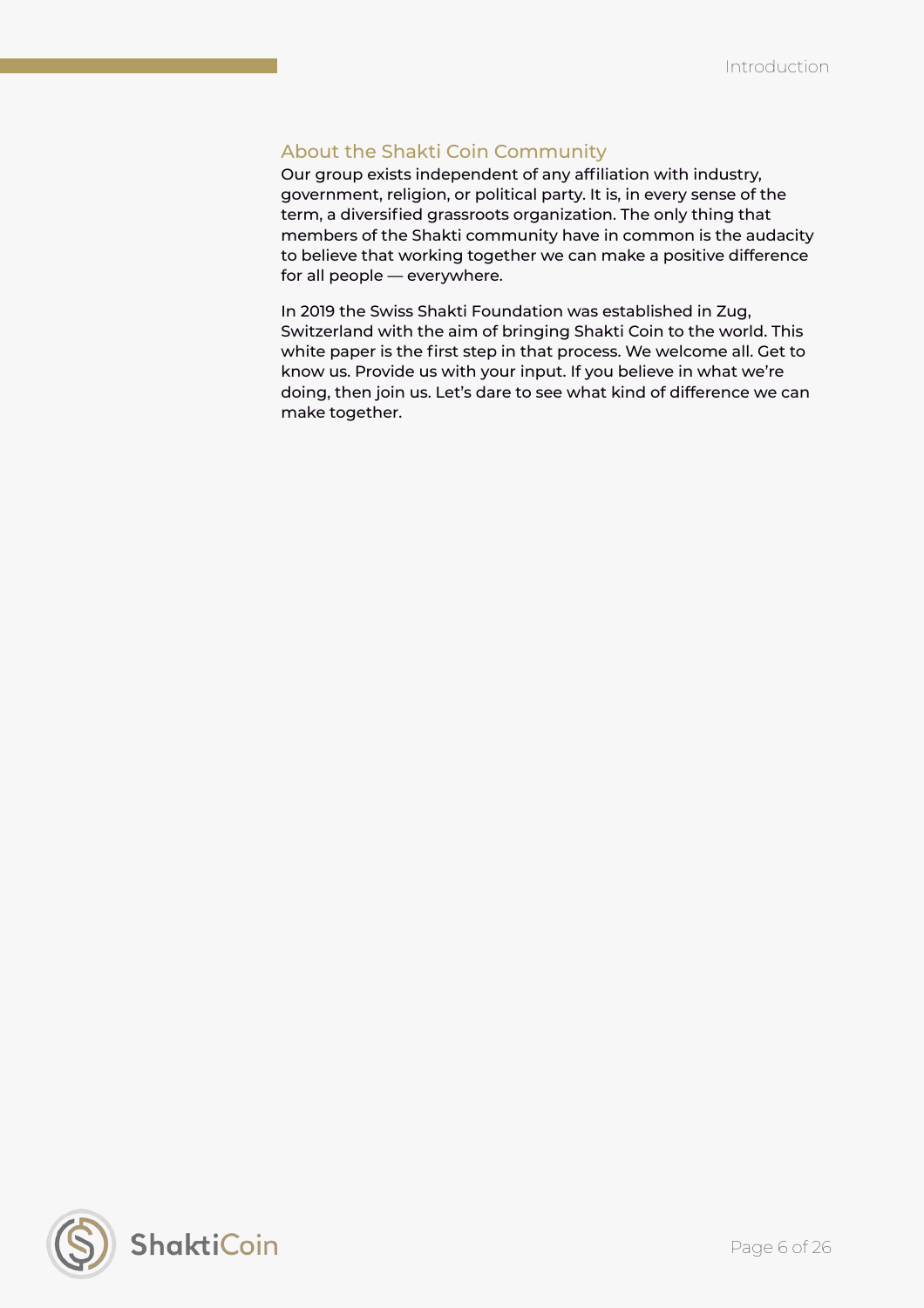## Part I

## **The Shakti Coin Concept**

<span id="page-6-0"></span>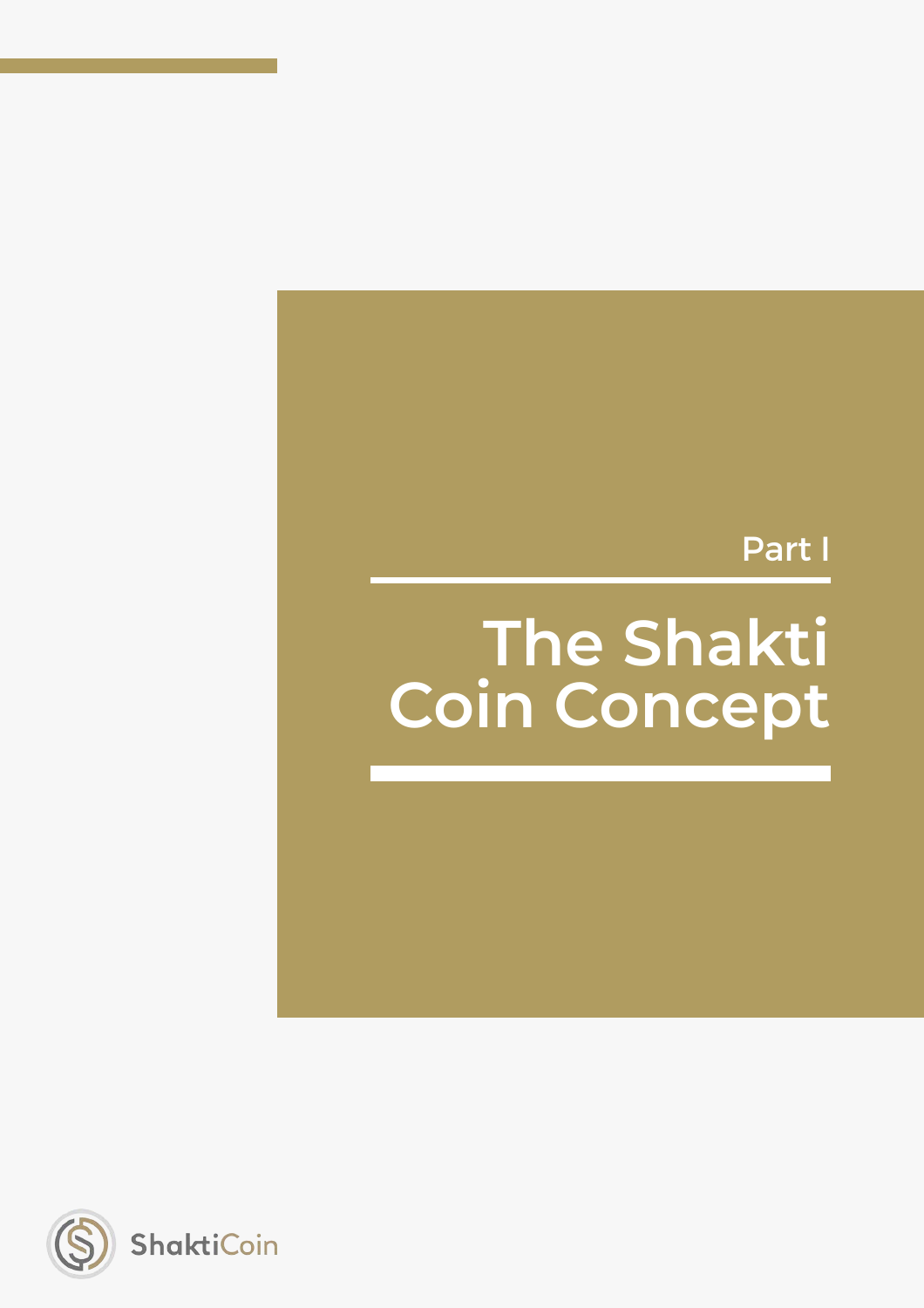

## <span id="page-7-0"></span>**1. SHAKTI COIN AT A GLANCE**

## 1.1. Name

Shakti – Sanskrit for "empowerment." The primordial cosmic energy and boundless potential all beings are born with.

## 1.2. Type

A decentralized, blockchain-based, digital currency (a.k.a. cryptocurrency).

## 1.3. Fixed Value

Shakti has been engineered to have a stable value that is pegged to the US Dollar (a.k.a. stable coin). One Shakti Coin is equal to five US dollars.

## 1.4. Protocol

Based on an entirely new protocol called Proof-of-Effort (PoE) where, in this case, the effort being proven is school attendance each day.

## 1.5. Trust

All participants in the Shakti Network will be known on the blockchain. All transactions occur in real time, cryptographically secured, verifiable, transparent, and instantaneous.

## 1.6. Difference

A third-generation blockchain-based digital currency that has been purpose-built to be an easy-to-use global medium of exchange for the average person.



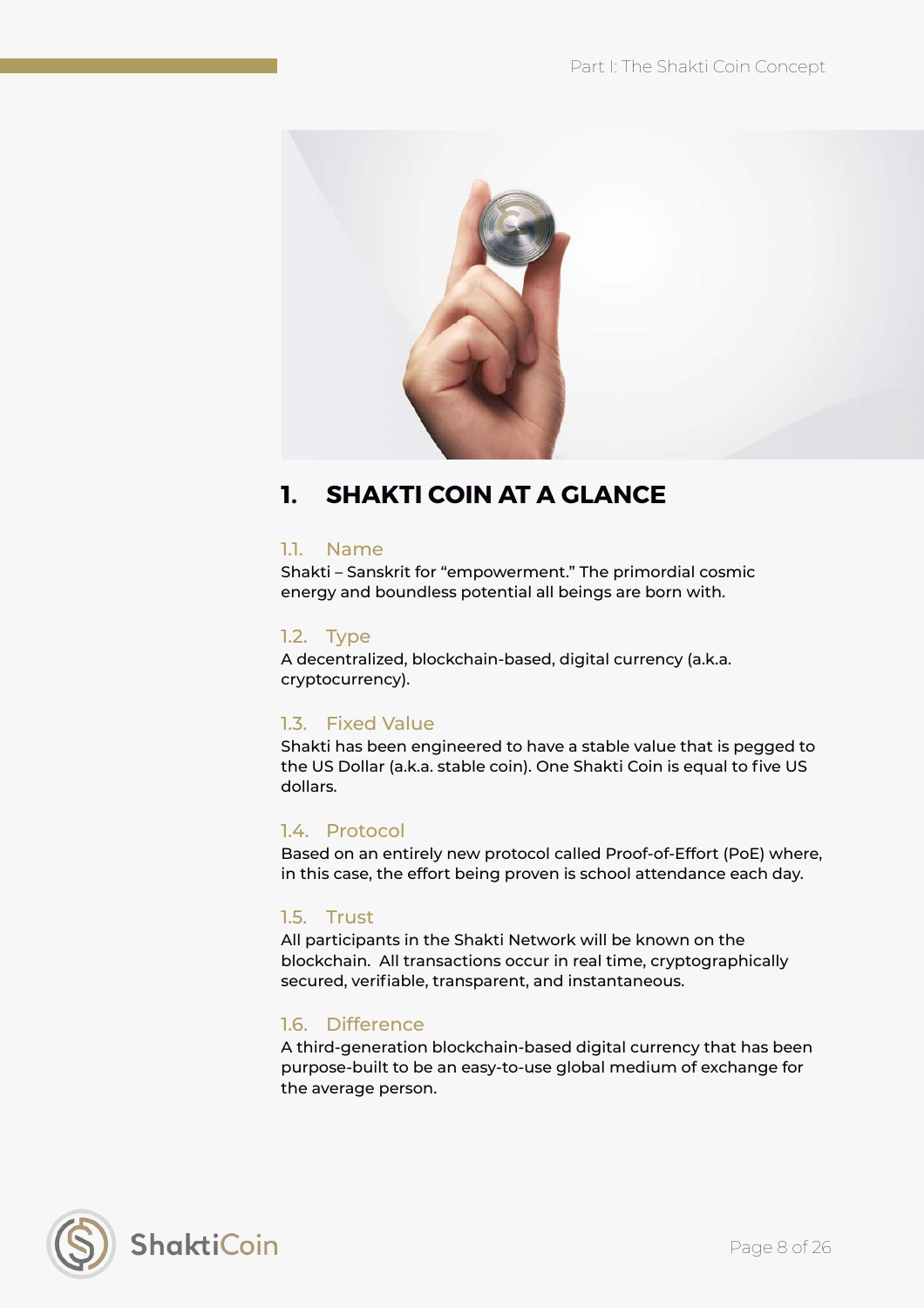## 1.7. Vision

A smarter world, where the financial and educational inclusion of all citizens enables global peace, shared prosperity, and audacious dreams.

### 1.8. Mission

To bring blockchain-based currency mainstream with the world's most useful medium of exchange.

#### 1.9. Backers

A global, grassroots movement comprised of parents, educators, students, and blockchain enthusiasts who believe that working together they can make a positive difference for all people everywhere — with no affiliation to any industry, government, religion, or political party.

#### 1.10. Location

The Shakti Foundation has its global headquarters in Zug, Switzerland with compliance and operations handled through the SXE Network Operations, LLC located in Berkeley, California, USA.

#### 1.11. Mining

Open to all Shakti wallet holders, mining Shakti Coin is a cooperative effort where coins are mined when communities pull together to ensure the education of their young.

## 1.12. Community Focus

Proximity-based mining means that local miners get first dibs on verifications originating in their community thus allowing the local community to keep more of the value it creates.

## 1.13. Self-regulating

A built-in rating function will allow users to rate merchants when exchanging Shakti Coin for goods and services. This feature provides a self-correcting mechanism within the Shakti ecosystem that requires merchants to honor the stated value of the coins and will organically help establish a stable market.

#### 1.14. Energy

The PoE protocol does not require large amounts of electricity to run. The energy required for mining is similar to running an email server.

#### 1.15. Crypto Symbol

SXE



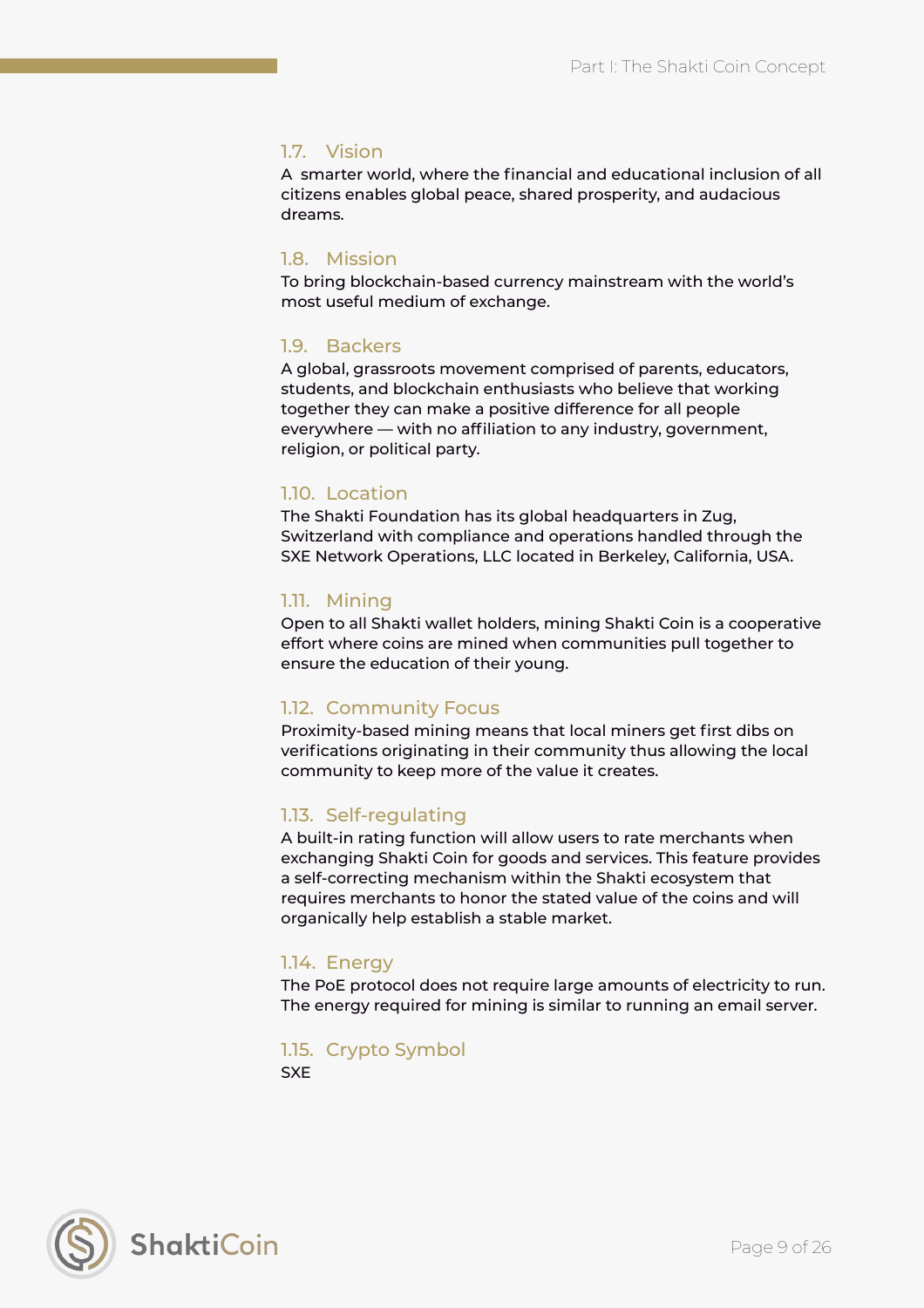## 1.16. Denominations and USD Equivalent

#### **Shakti**

One Shakti is equal to five dollars US (\$5.00).

#### **Chai**

One Chai (0.01 SXE) is equal to five cents US (\$0.05). It takes 100 Chai to equal one Shakti.

#### **Toshi**

One Toshi (0.00001 SXE) is equal to five-thousandths of one US cent (\$0.00005). It takes 1,000 Toshi to equal one Chai.

## 1.17. Payments and Remittances

Everyone in the Shakti Network has a wallet and can send or receive Shakti Coin directly, Wallet-to-Wallet, anywhere in the world.

## 1.18. Lending

Everyone in the Shakti Network can easily give or receive loans with smart contracts built into the network.

## 1.19. Smallest Transaction

One Chai is the minimum amount that can be transacted between wallet holders and reach consensus within the Shakti Network — a value of 5 cents US.

## 1.20. Fees

Transactions fees are collected but are minuscule in comparison to any other option available today. Over 90% of all transactions will cost less than three cents. The majority of these fees go to miners. The remainder is used to maintain network compliance.

## 1.21. Transaction Speed

The system will operate at 10,000 transactions per second (TPS). The TPS will improve as the network expands and matures over time.

## 1.22. Legal Compliance

Shakti Coin strives to protect the societies it serves by embracing FinTech best practices with regard to anti-money laundering (AML), know your customer (KYC), and counter-terrorist financing (CTF).

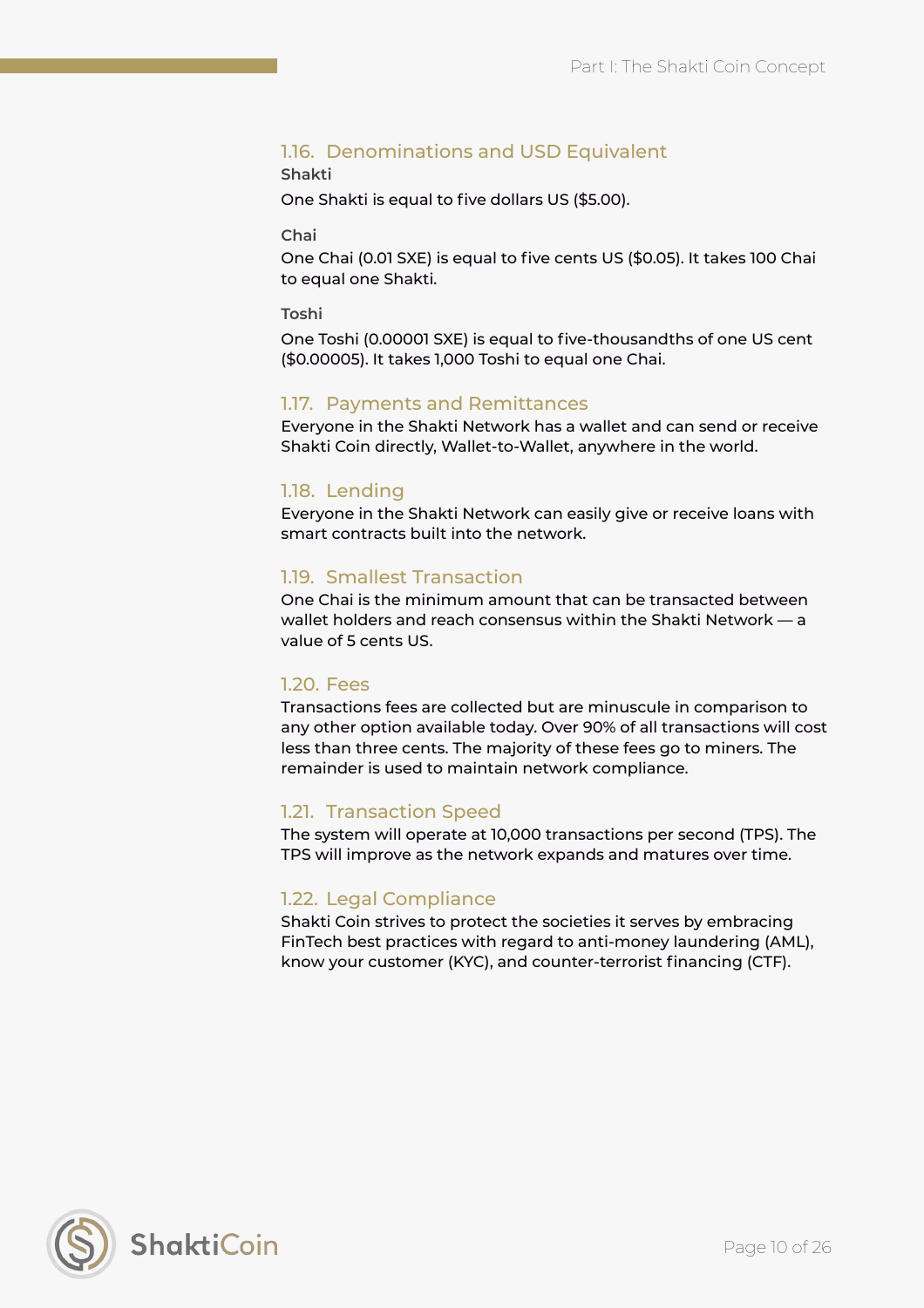

## <span id="page-10-0"></span>**2. GOVERNANCE**

## 2.1. Shakti Foundation

The foundation is a non-profit organization located in Zug, Switzerland. The Shakti Foundation is the keeper of the project's vision and mission. It ensures the project stays on course and does not lose its way over time. The Shakti Foundation provides oversight and guidance to the Shakti Network and to Shakti Network Operations.

## 2.2. Shakti Network

The network refers to the technical web of software and hardware that performs all the functions required of a digital currency such as running the PoE protocol, registering members, providing wallets, tracking transactions, maintaining accounts, enforcing smart contracts, and validating transactions. It also refers to the global network of participants — all the people who have a Shakti Wallet and, therefore, can participate in the network.

## 2.3. SXE Network Operations, LLC.

The LLC is an American company that specializes in building the Shakti network. Under a mandate from the Swiss Shakti Foundation, the LLC is responsible for all operations in support of the Shakti Network including day-to-day maintenance of the network, compliance with applicable laws and regulations, promotion of the network, recruitment of participants, and member services.

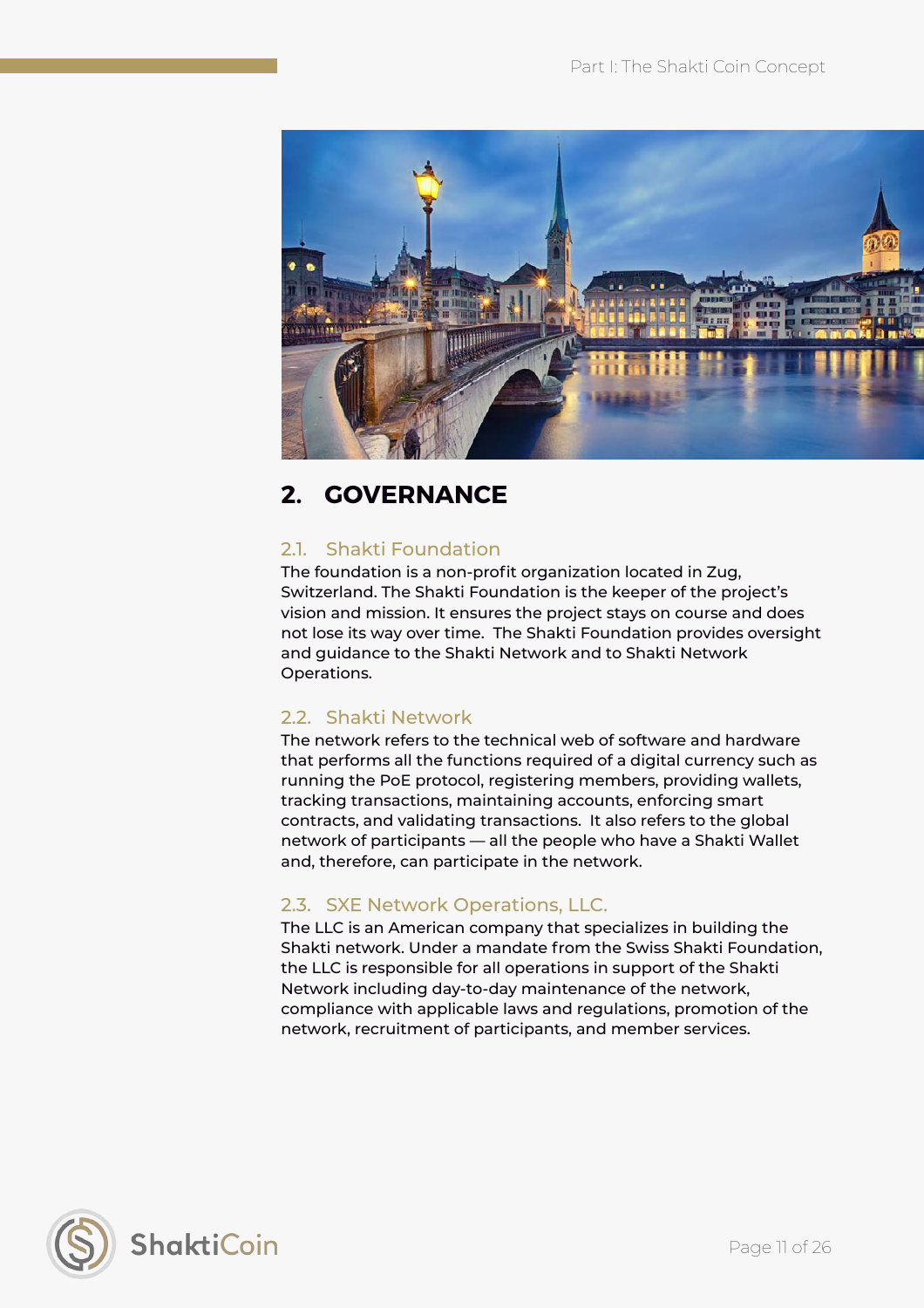## 2.4. SXE Network Inclusion

Anyone can join the SXE Network once their KYC information has been verified. The SXE Network is intended to represent participants from all walks of life regardless of nationality, creed, or socioeconomic class.

Likewise, mining opportunities are also open to all. Individual miners do not require dedicated "mining rigs" to participate. Miners are compensated in transaction processing fees for their computer presence on the Shakti Network to build the blockchain and reach consensus.

## 2.5. Monetary Protocol Amendments

Shakti Coin Wallet Holders are, by default, members of the Shakti Coin (SXE) Network. They can shape the SXE Network Monetary Protocol by putting forward their proposed changes.

SXE Network members can propose new offerings, services, and introduce modifications to the existing services, such as the cost of transactions, inflation, modifying liquidity reserves, redirecting excess liquidity reserves to be invested in the emerging sectors, and if and when necessary, democratically reviewing and re-affirming Shakti policy.

Services can be introduced, modified, and/or eliminated by proposing to reach consensus on the SXE Network. Any such resolution must be approved in each region by SXE Network members that represent at least 60% of the SXE value in that region. This will ensure that governance is equally distributed globally and that any changes represent the interests of all parts of the SXE Network.

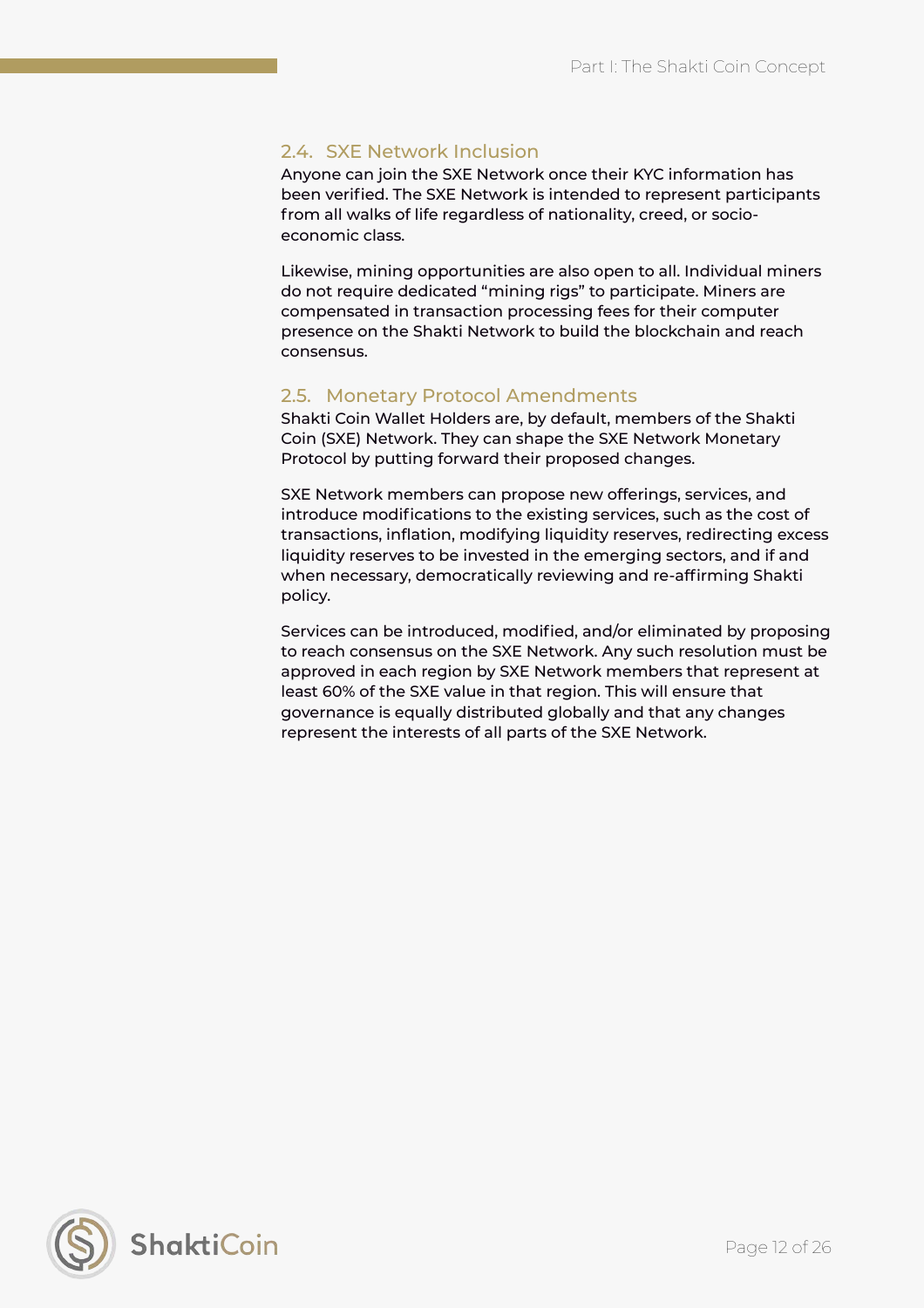

## <span id="page-12-0"></span>**3. PROTOCOL**

## 3.1. Proof-of-Effort

A new protocol has been developed to support the Shakti Network. If we compare it to the most widely-used cryptocurrency protocol in use today, Proof-of-Work (PoW), we can see that it is fundamentally different.

Unlike with PoW, Shakti Coin is not mined through computational achievement but rather through human achievement in the advancement of education. That is, a new coin is mined when a child's daily attendance at school has been verified by the network. The coin is then provided to the parents of the child.

The network's ability to certify the child's attendance in school is essential and is a minimum requirement of the PoE Protocol. Eligibility ranges from age 5 to 21 for any child participating in a recognized educational institution or, under special circumstances, receiving an alternate form of education.

The protocol supports expanding the number of actors involved in validating attendance for PoE Certification. Schools, NGOs, and Independent Validators will be the primary certification authority to attest. However, there could also be transportation providers (where applicable and available), teachers, and other service providers such as school meal providers or crossing guards who could also participate.

Parents (or the legal guardians) of the child also play an important role in the PoE Certification. The actors identified above will have to certify and validate attendance in order for the child's parents to earn the Shakti coin. However, the parents themselves must make the daily effort to ensure their children's school attendance.



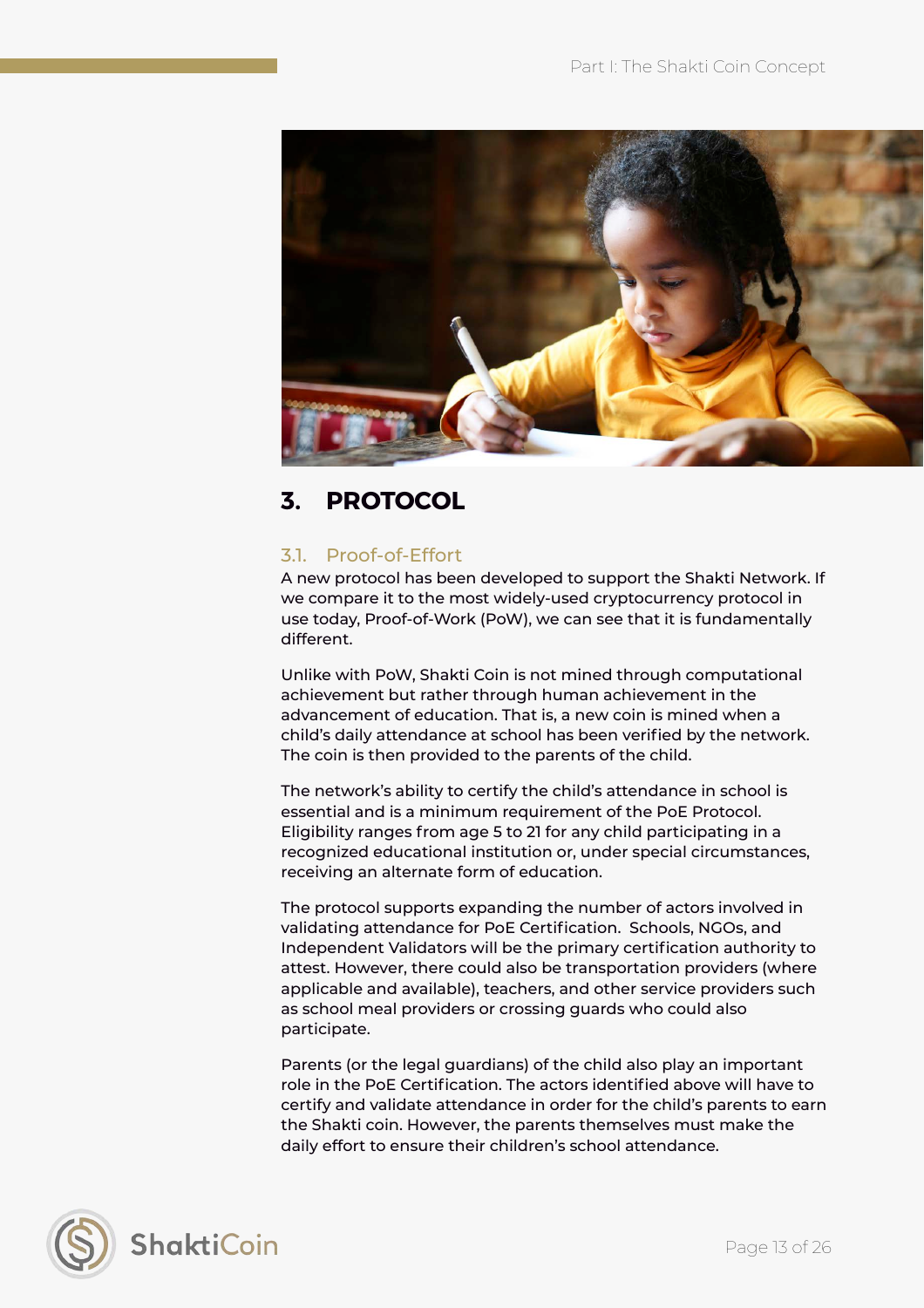Independent validators will certify the effort of parent and child as evidenced by school attendance. Of course, these validators will also require compensation for their efforts. To compensate the validators for their efforts, they shall earn micro-payments. Five Hundred Toshi (2.5¢) is shared among the actors that provided the validation data required for PoE Certification for each Shakti Coin mined.

## 3.2. Distribution of Shakti Coin

Shakti Coins are mined and distributed to parents for their efforts to support their children's education. One SXE per child is granted to the parent's wallet on a daily basis pending proof of school attendance.

## 3.3. PoE Difficulty Level

The PoE difficulty level is set from the lowest to the highest classification of 1 to 8. Please refer to Part III of the White Paper for a detailed discussion of this concept.

A child's PoE validation is reviewed at each level of difficulty to detect data inaccuracy, potential fraud, and to correct any other data entry anomalies which will be identified as the PoE Protocol matures. Furthermore, the number of Shakti Network validators that are required increases with each difficulty level. This is because, as the student grows older, the validation and attestation requirements become more rigorous.

Parents and children are allowed to choose among validators as they see fit. This feature allows parents and students to "validate the validators," enabling the Shakti Network to reward and support service-conscious participants.

Thus, we have created a peer-to-peer market that is organic, a system that facilitates the evolution of a Shakti Exchange for learning, and educational services that are offered for SXE coins.

SXE Network Operations will measure the data entry anomalies caused by primary validators and the class of severity, such as:

- Data Entry Error
- Mistaken Identity
- Fraudulent Representation
- Mistaken Country of Origin

Participants in the Shakti Network will rate and flag validators who are not attentive to details and/or require training and, if required, remove them as validators altogether from the system for their inability to validate participants accurately within the Shakti Network.

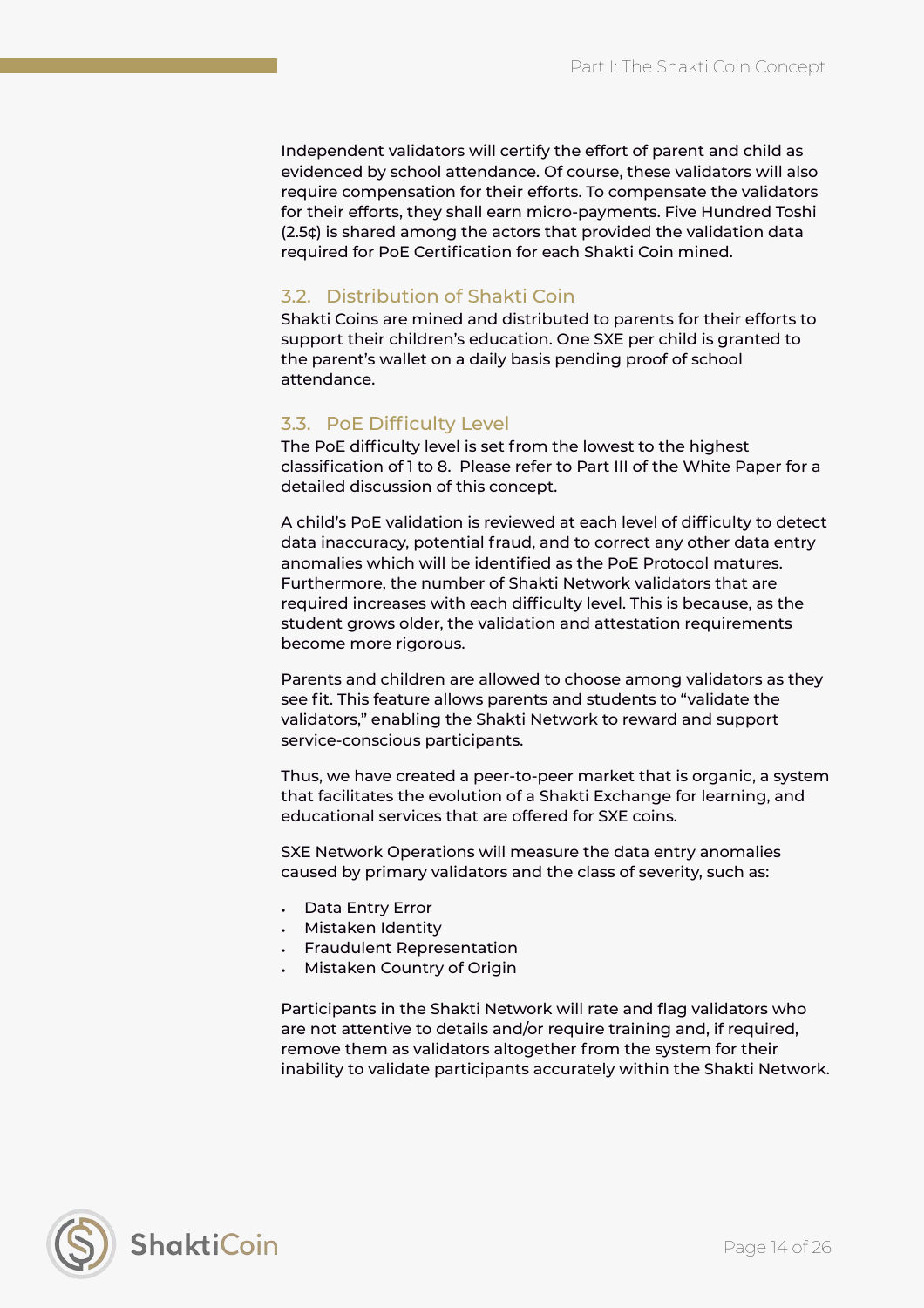## 3.4. Shakti Coin Granting Rules

Shakti Coins are granted to the parent as soon as the confirmation of their child's attendance at school is verified each day. This is a system-driven, autonomous process, captured by those who facilitate the children's academic advancement.

Refer to Part-III of the Shakti Coin White Paper for an in-depth mathematical analysis and to see how fraud is eliminated from the SXE Network.

Each Shakti coin will have a nominal stated value of US \$5.00 for the family to use as it wishes. As the Shakti Coin is granted to the family, SXE 0.005 is mined and distributed to those who contributed by onboarding the child and/or helping to validate the child's attendance.

## 3.5. Protection from Bad Actors

One can confidently state that the Shakti Network will not be an attractive place for bot, high-frequency algorithmic trading, and any other emerging technology-assisted trading strategies that are designed to take advantage of unsophisticated retail entrants. Further:

- There is no opportunity to "wash trade" Shakti Coins since wallet holders are known to the platform provider and there is no way to access Shakti Coin without being a participant within the Network.
- There is no opportunity to "spoof", i.e., enter a deceptive bid or offer with an intent to cancel it before execution, because the value of Shakti Coin is fixed – thus there will be no price movement.
- There is also no opportunity for "layering", i.e., when a trader enters a relatively large order to buy or sell without ever intending to follow through on the order. This is because the Shakti Network will be a confederated platform where consensus takes place upon verification of the transaction before it is recorded on the Blockchain.

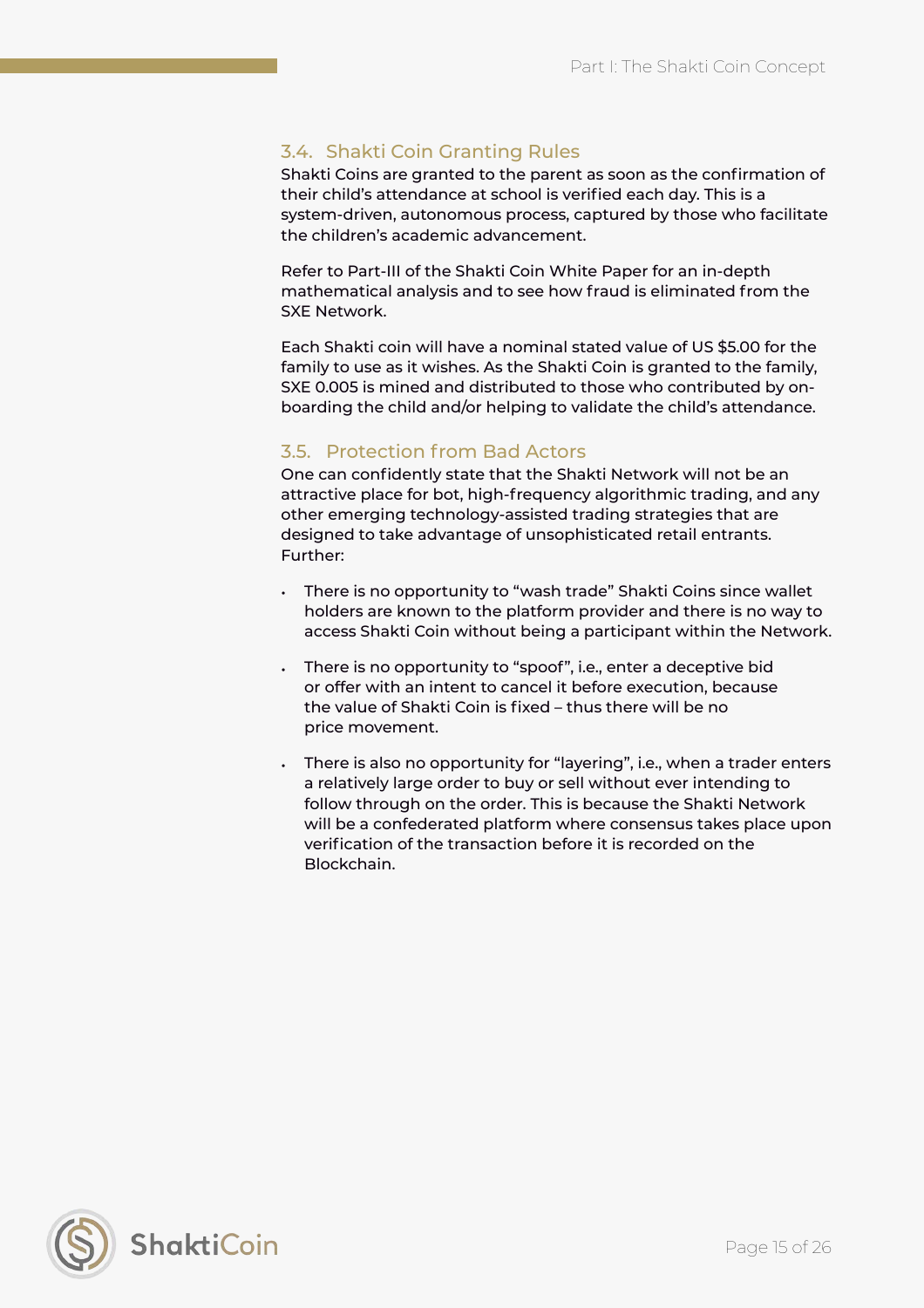

## <span id="page-15-0"></span>**4. WALLETS & VAULTS**

## 4.1. Types of Shakti Wallets

The Shakti Network will issue two types of wallets:

- **SXE Wallet for consumers**
- **SXE Vault for merchants**

Both wallets will include a number of partitions and built-in Smart Contract functions to support Shakti Network Monetary Protocol (SNMP) policy. This is to ensure that the fundamental DNA of the Shakti Coin ecosystem is upheld.

## 4.2. Consumer Wallets

Anyone can obtain an SXE Wallet and join the SXE Network via the Shakti Foundation website.

Everyone who joins the network starts with the same wallet. SXE Wallets are the basic de facto wallet for all participants in the network.

Anyone can have an SXE Wallet, however, the network does not allow anonymous membership or multiple wallets per person. To obtain a wallet, the applicant must satisfy KYC requirements for fool-proof identification. Once identification is verified, the member will have a network ID and be allowed to participate.

Further, any person with a Shakti Network ID can mine SXE coins. They simply need to register with the network as a miner. Refer to white paper Part II - Mining Shakti for more information.

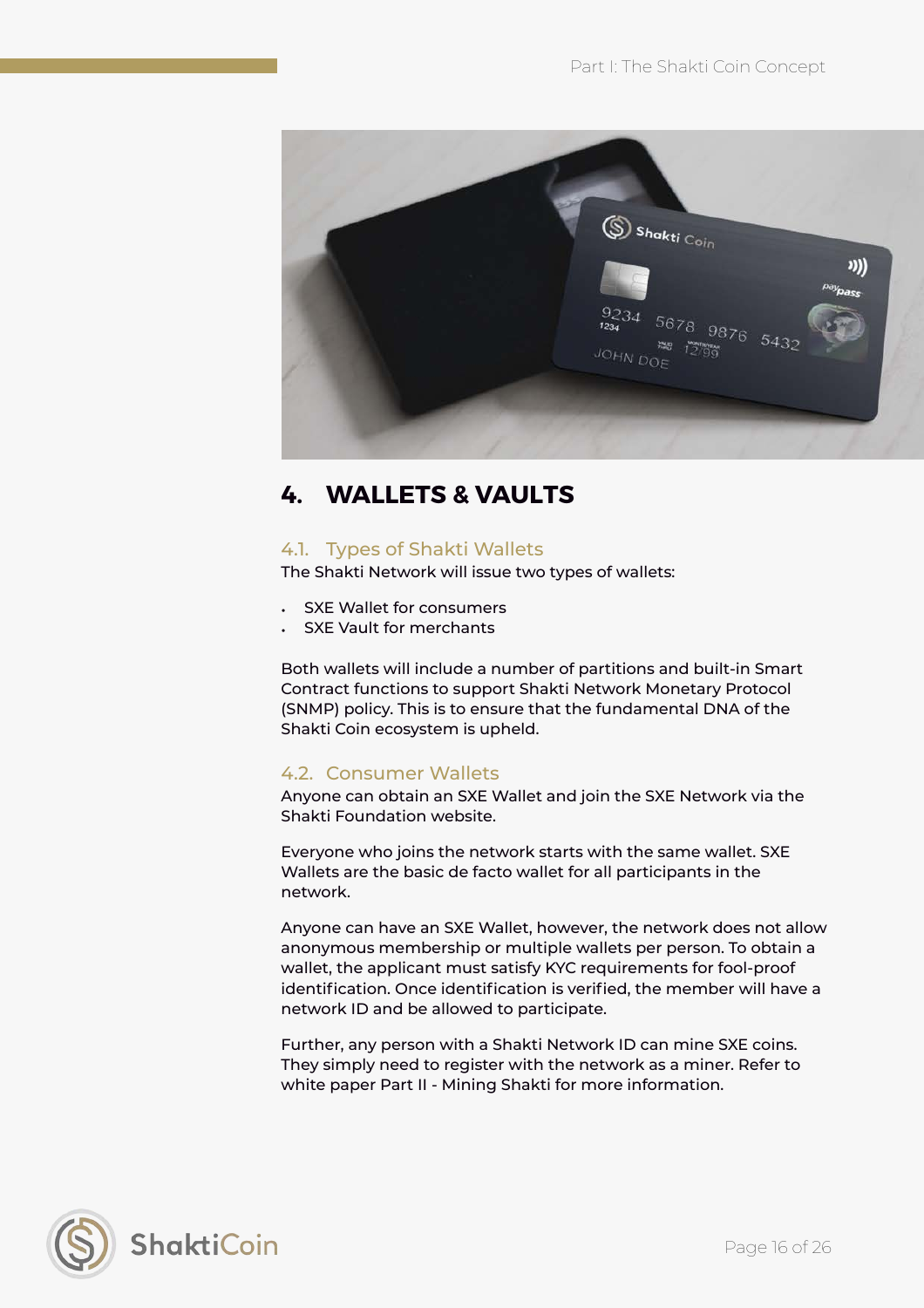## 4.3. Merchant Wallets

Merchants have the option of upgrading their SXE Wallet to an SXE Vault. The SXE Vault is a merchant wallet with the added functionality of being able to conduct business transactions and make larger SXE transfers globally.

The SXE Vault has built-in smart-features that will help the merchant conduct seamless trade with other SXE Network Members. This is designed to reduce friction and fees for the merchant while at the same time supporting their community.

The exact function, feature, privilege, and capability of the SXE Vault may vary from region-to-region and country-to-country, in order to uphold the SNMP Policy. However, our aim is for all SXE Vault holders to be able to conduct business with other SXE Wallet and Vault holders with as little friction as possible and to encourage commerce.

## 4.4. Bonus Bounties

At the outset of the program, all SXE Wallet and Vault holders will be given a Bonus Bounty. This bounty will start at SXE 1,111 (equivalent to \$5,555 USD) for SXE Wallet holders and SXE 10,000 (equivalent to \$50,000 USD) for SXE Vault holders. These amounts will decrease over time as the SXE Network reaches certain recruitment goals. The purpose of the bounty is to accelerate the activity and growth within the SXE Network by incentivizing sharing.

The Bonus Bounty will be released to the wallet holder after seven years (84 months) provided the wallet holder executes at least one unique transaction per month for seven (7) years with other SXE wallet holders.

Wallet holders can reduce the waiting period by on-boarding new users to join the SXE Network. For every new user added, the wallet holder's onboard waiting period gets reduced by one month. This feature enables the wallet holder to access the bounty sooner, rather than later.

The ability to shorten the Genesis Bounty waiting period acts as an incentive for SXE Network members to onboard more users into the Shakti Coin ecosystem. But there is another incentive. When an SXE Member on-boards users to the Shakti Network, he/she also earns micro-payments. These micro-payments will create thriving, frictionfree liquidity for all contributing participants.

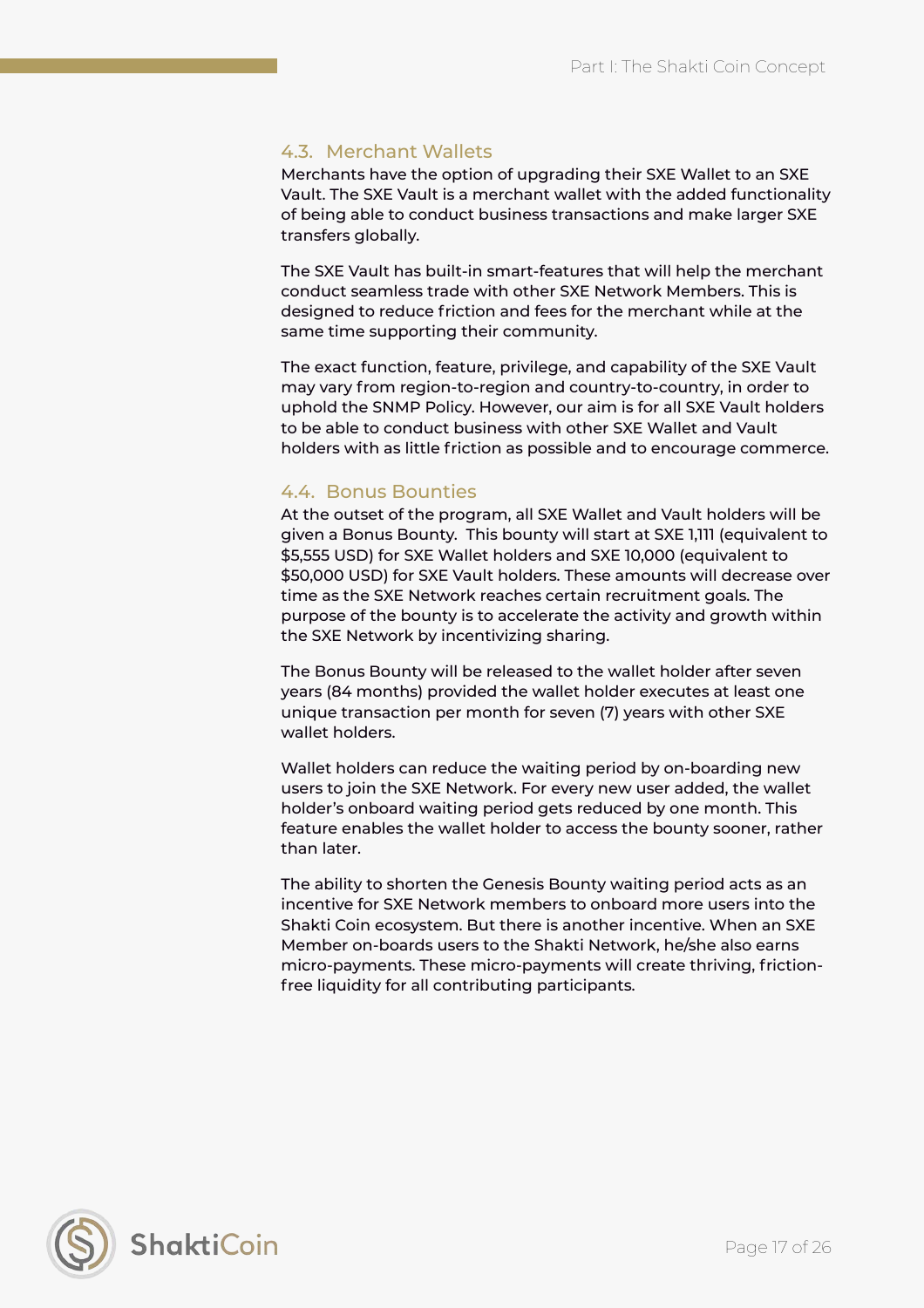## 4.5. Certified Shakti Funds

Wallet holders within the Shakti ecosystem can trigger additional protection by certifying their Shakti coins with the SXE Network at any time for a nominal fee. By certifying, the SXE Coins are protected by an additional Inter-ledger Protocol to trace transactions and the Shakti Network will be able to assist the wallet holder to recover their private key if and when such situations arise.

SXE wallet holders who wish to own secure SXE funds with enhanced capital safety can purchase and use certified SXE funds (i.e. the ability to transact using secure, traceable SXE funds for a lawful evidentiary purpose for an indefinite period of time).

Funds held within this account are safeguarded indefinitely with the Inter-ledger Protocol to cross-validate SXE movements. As such, certified funds held within the Shakti ecosystem are traceable at all times and cannot be hacked or otherwise compromised. If a wallet holder loses any account credentials and is unable to remember anything about his/her wallet, then the Shakti Network will assist the wallet holder and identify the rightful owner deterministically.

In the event that the wallet is compromised, the Shakti Network can freeze the funds and assist the appropriate authorities in determining the rightful owner of the wallet.

The fee remitted for certification is used to support the operational overhead of tracing the funds and supporting the constituents with their inquiries and also promptly crediting the wallet holder in the event of a security breach to refund the lost funds.

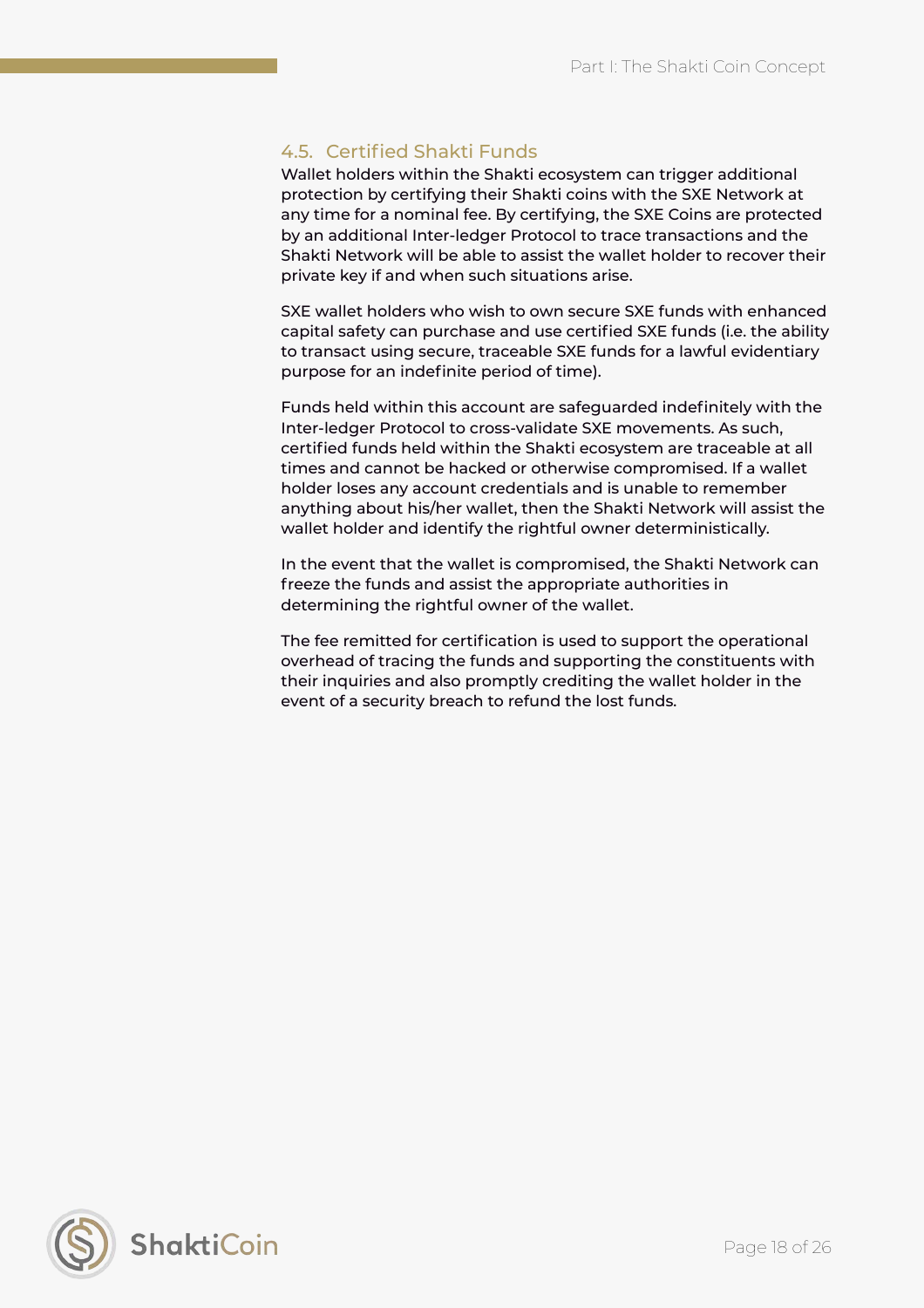

## <span id="page-18-0"></span>**5. MANAGEMENT**

## 5.1. Customization

The wallet has a transaction folder from which day-to-day transactions are made. Beyond that, the Wallet or Vault holder can segment their SXE wallet into as many custom folders as they like. For instance, a user may wish to create a folder for a special savings goal like "Kids College" or "New Bike." The idea is to keep the wallet structure simple and easy for each user to customize to their own needs.

## 5.2. Transaction Folder

This folder has a cryptographic public wallet address. It facilitates the flow of funds in and out of the SXE Member's account. Funds that flow out of the transaction folder and are not accepted and credited by the recipient within the 48-hour cut-off period are re-deposited back into the sender's transaction folder. This is the default setting but the wallet holder can define their own parameters.

The transaction folder functions as a holding account for an outbound transfer. Inbound SXE funds are credited immediately into the transaction folder.

Bonus Bounties are promised and allocated to all new SXE Wallets and Vaults to encourage wider membership participation within the SXE Network and to get others to join. Bounties will be highest at the outset of the program and will be steadily reduced to 108 SXE Coins over time as the SXE Network achieves certain growth objectives.

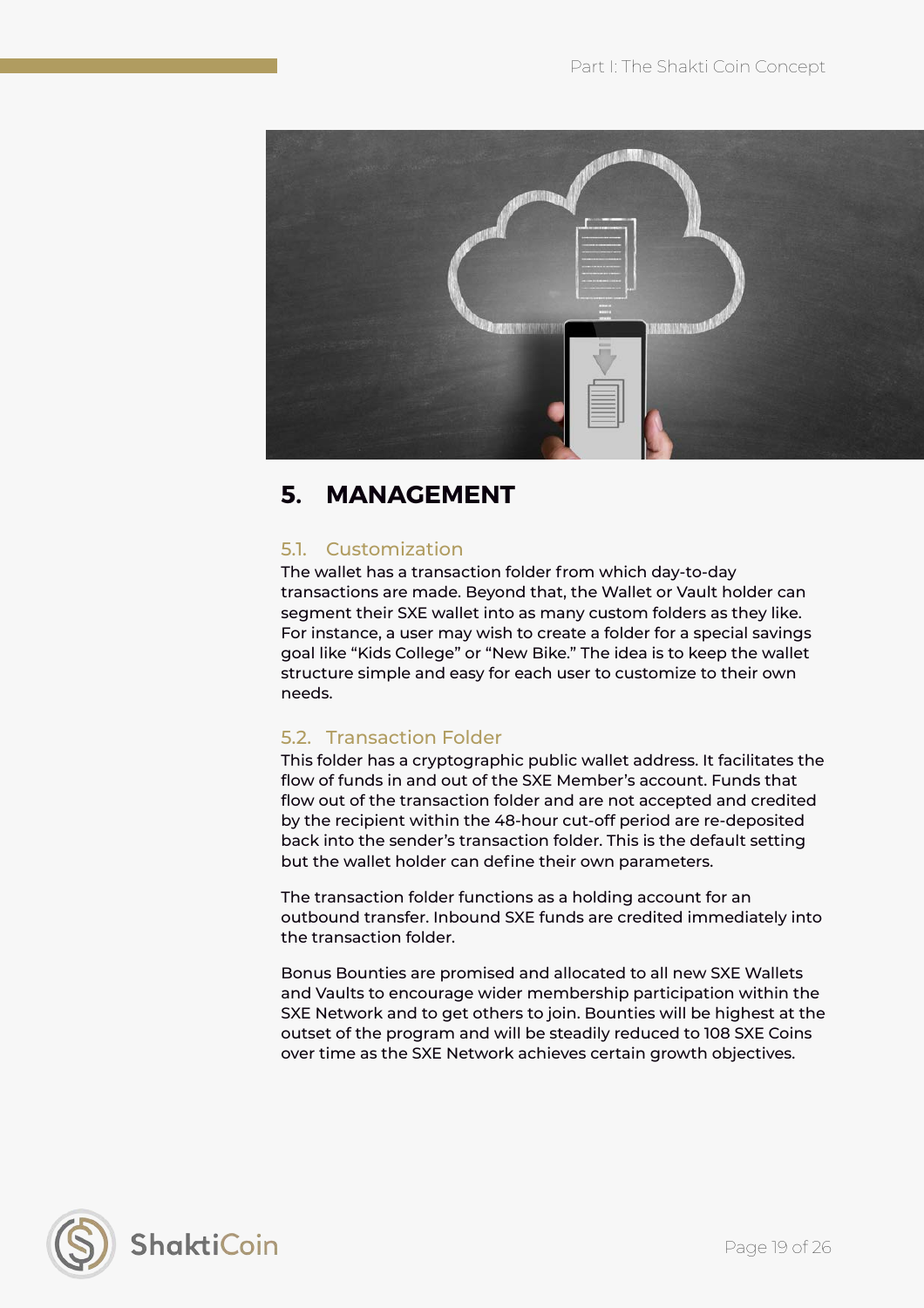The amount endowed as a Bonus Bounty is released to the wallet holder after seven years (84 months) provided the wallet holder has executed at least one transaction a month for the first seven years. Thus, Proof-of-Effort by wallet holders is ensured to stimulate the economy from the bottom-up and it contributes to the thriving Shakti Coin ecosystem. This bounty can be activated sooner by referring family and friends to the SXE Network. We have made it easy for SXE Wallet or Vault holders to invite others. If a referral joins, then one month is taken off the referrer's Bounty waiting period.

## 5.3. Certified Account

Certified denominations are issued to support the liquidity of the Shakti Network and to invite mainstream adoption and participation into this emerging medium of exchange without worrying about the intricacies and challenges of the cryptocurrency market, such as forgetting the password, to access their store of value.

The denominations herein identified as Certified SXE funds vary from one thousand (1,000) SXE to one hundred thousand (100,000) SXE. The Certified SXE funds have unique built-in features, such as electronic watermark identifier code to track, trace, and locate the bona fide holder of the funds and to validate the present holder of the certified denomination in the event of:

- Fraud
- Theft
- Hack
- Loss of wallet
- And/or any other potential loss or breach that may have transpired, even by a bona fide wallet holder.

If a wallet holder initiates a police claim which is certified by independent validators, then the SXE Network begins to trace the funds to assist the appropriate authorities in determining the rightful owner.

## 5.4. Peer-to-Peer Short-Term Smart Loans

SXE Network wallet holders can advance liquidity to other SXE Network wallet holders using the Wallet-to-Wallet (W-2-W) smart function. This facilitates small and micro-loans.

The W-2-W function has a built-in smart contract to return SXE funds advanced to the liquidity provider. The short-term credit will not exceed 60-days. The SXE liquidity provider may charge the recipient a fee of up to five percent (5%) maximum of the funds advanced.

In the event that a peer-to-peer liquidity provider fails to recover the short-term advancement, then the default provision of the liquidity provider's smart contact will facilitate the recovery from the default wallet holder.

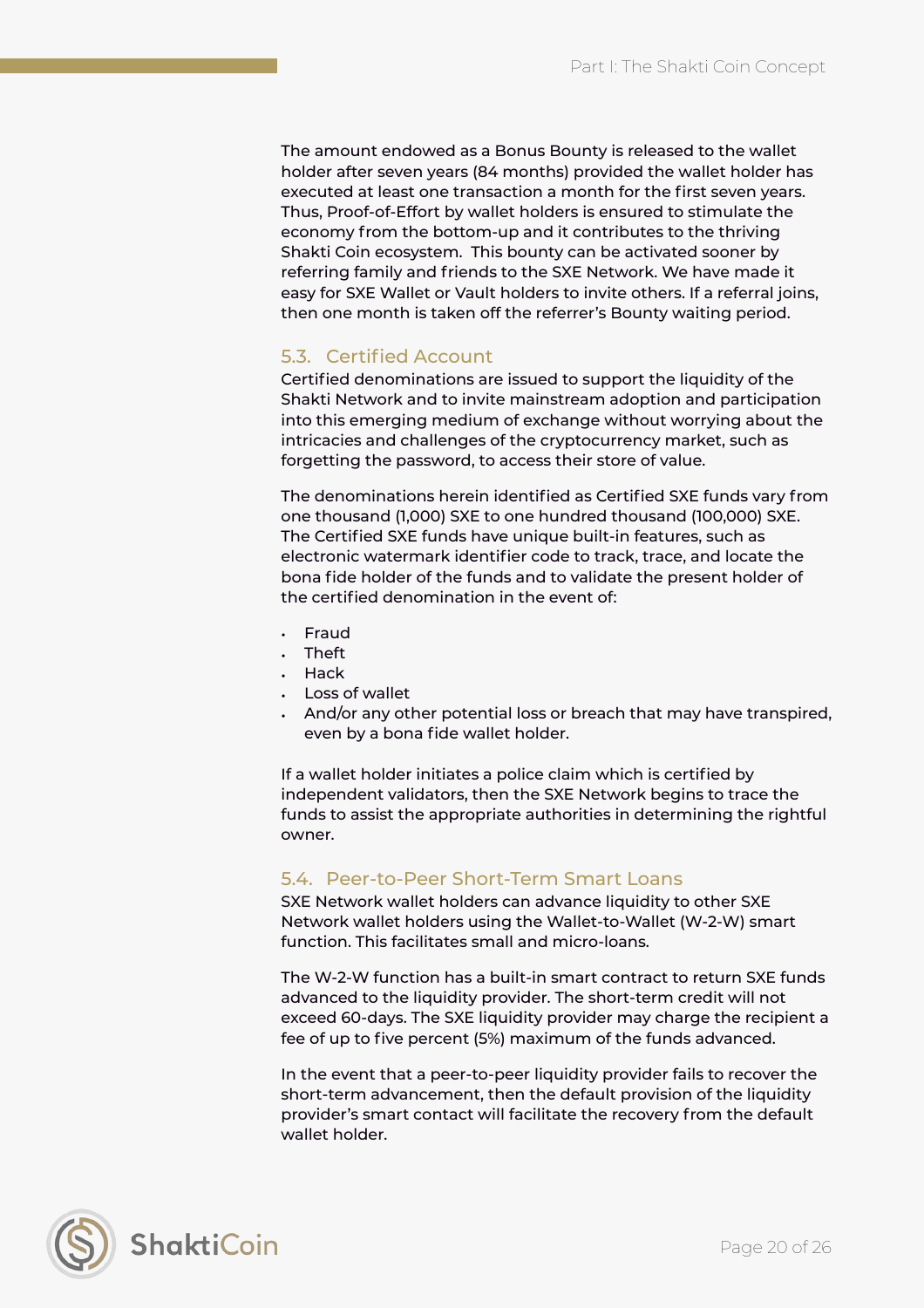## 5.5. Peer-to-Peer, Secured Smart Micro-Loans

The Shakti Network allows wallet holders to enter into secured loans on a peer-to-peer basis, (i.e., Wallet-to-Wallet). Shakti smart contracts are negotiated by the wallet holders. The secured credit is codified in a "smart contract" on the blockchain which ensures that the creditor automatically recovers the funds from the borrower's wallet until the creditor is fully reimbursed.

The W-2-W codified arrangement is negotiated peer-to-peer and agreed in advance with default provisions, which include any potential extensions agreed by the wallet holders, independently. Upon acceptance, it is entered in the Shakti blockchain ledger as an immutable record.

SXE liquidity can be managed on a peer-to-peer basis with built-in smart contracts. The wallet function is the underlying program that keeps all parties obligations bound contractually. The fees are due and payable at the end of the term of the contract. The maximum term allow to the SXE liquidity provider is five (5) years and the fees charged may vary region-to-region and subject to their applicable laws.

The liquidity provider can always waive or reduce the fees, but at no point in time can the wallet holder charge fees higher than what the applicable laws permits them to be charged.

This feature may later be integrated with other public blockchains to function more efficiently.

## 5.6. Additional Rules for Parents Using Consumer SXE Wallets

A parent who has a child participating in the Shakti Coin program must register that child in the SXE Network. The child will then have an SXE Wallet that the parent controls until the child reaches 16 years of age. Participating parents are assigned an SXE wallet with a corresponding cryptographic public address linked to their children. The transaction folder, as described above, is linked to the children's wallet ID. Shakti Network will also provide an option for wallet holders to assign a vanity address for ease of usage and reference.

The children's wallet IDs are linked to the designated parent or legal guardian's wallet ID. It is instructive to note that all SXE coins are credited to the parent or guardian's wallet and confirmation is issued to the child. It's important to note that each individual in the SXE Network can have only one wallet assigned to them — even if they exert control over multiple other wallets. So, although a parent may have control of one or more of their children's wallets, the parent will still only have one SXE Wallet registered in their name.

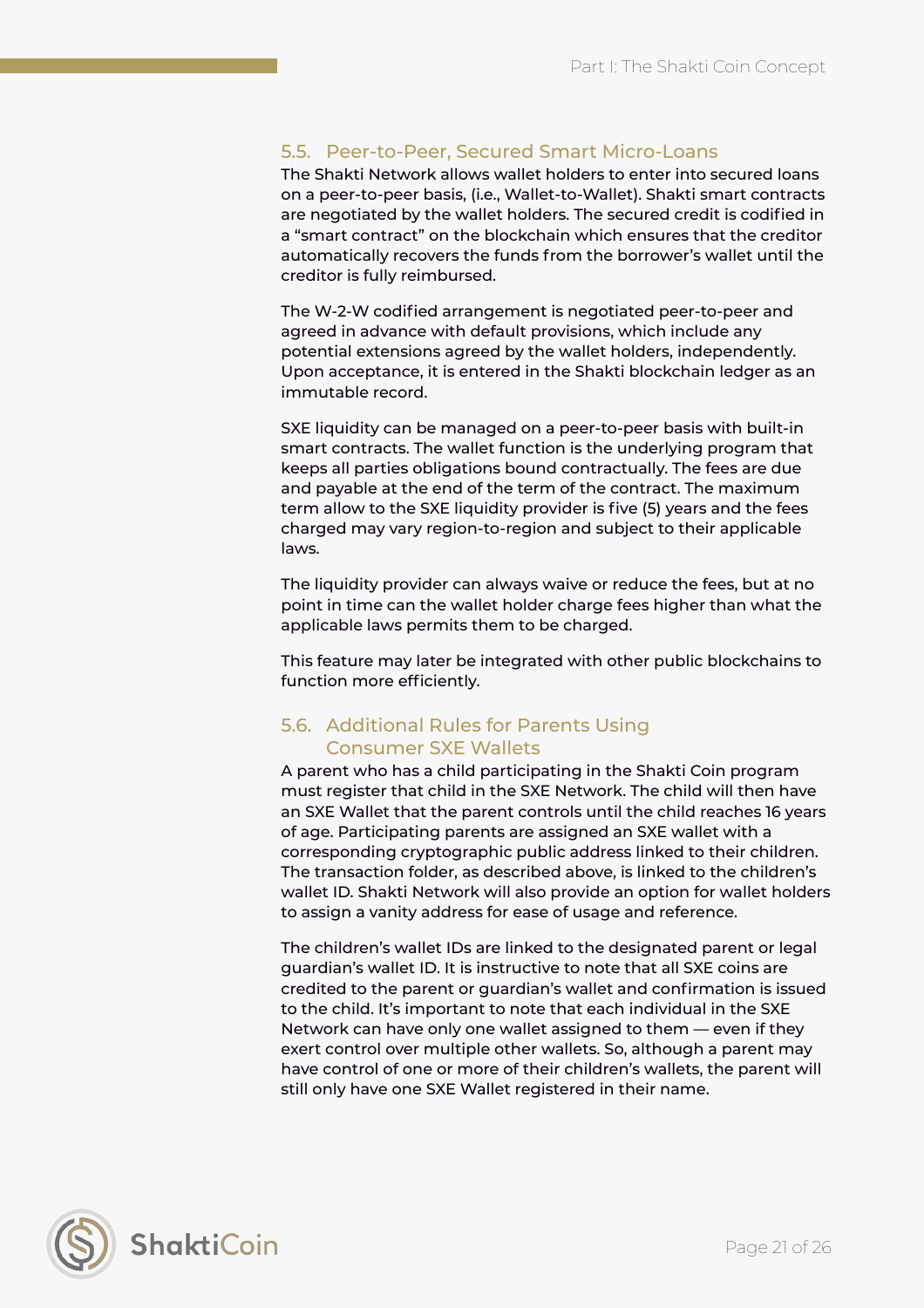## 5.7. SXE Vault

SXE Vault includes all SXE Wallet capabilities and smart-contract features outlined above. It also includes higher transfer thresholds. Merchants can customize their wallets with folders, use the smart loan functions, and have control over their children's wallets just like the SXE Wallet holder.

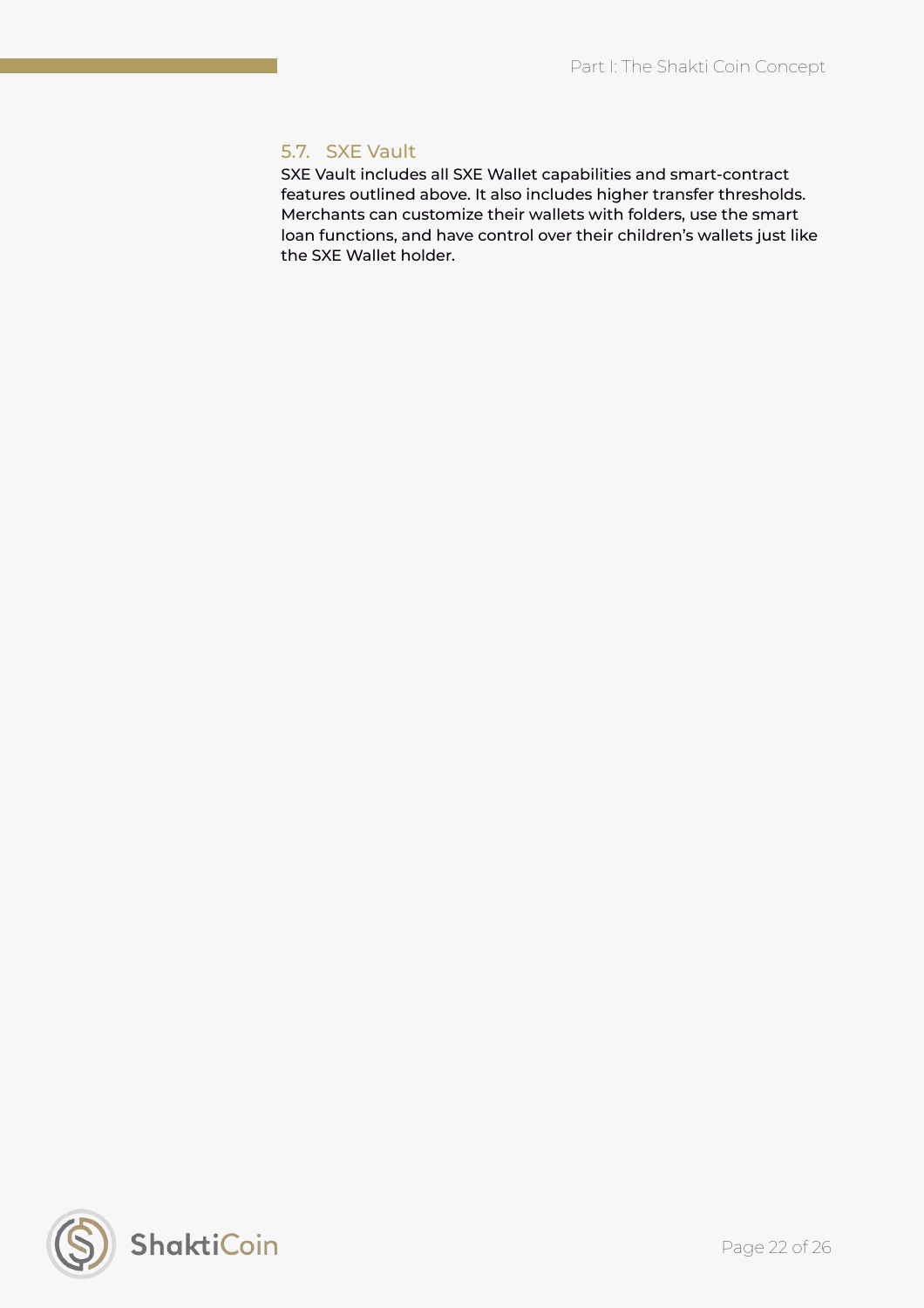

## <span id="page-22-0"></span>**6. VALUE & EXCHANGE**

## 6.1. Value of SXE: Equivalent of Fiat Money

One Shakti Coin has a US \$5.00 pegged value. The value is aided by the SXE Network certified currency holders, who are supporting the prescribed value, and the Shakti ledger, that will not reach consensus unless the value exchanged is within the prescribed threshold values for each wallet holder.

Any person can purchase Shakti Coins at any time from approved exchanges that have joined the SXE Network. There may be restrictions to acquiring Shakti Coin directly from the SXE Network in certain regions or countries, such as in the United States of America where restrictions vary from state to state.

## 6.2. Managing Value

Shakti Coin has fixed value and it is pegged to USD at a value of 1 SXE = US \$5.00. The Shakti Wallet-to-Wallet transfer function will facilitate liquidity from any SXE holder to another at the rate of US \$5.00 for each coin they hold.

Shakti Network participants are incentivized to support wallet holders with a fixed value. Very specifically, the merchant (vault) wallet holders are incentivized to exchange goods and services at the rate of US \$5.00 per Shakti Coin. If SXE holders try to exchange the coins and the merchant fails to provide value at that rate of 1 SXE to US \$5.00, then the blockchain will not reach consensus and the transaction will not go through. Thus, Shakti Coins will maintain a stable value of 1 SXE to US \$5.00 at a peer-to-peer level all the time.

In addition, each wallet has a built-in rating function that allows the wallet holder to rate the merchant. This will allow users to flag merchants who attempt to charge a higher price for purchases made with Shakti Coin.

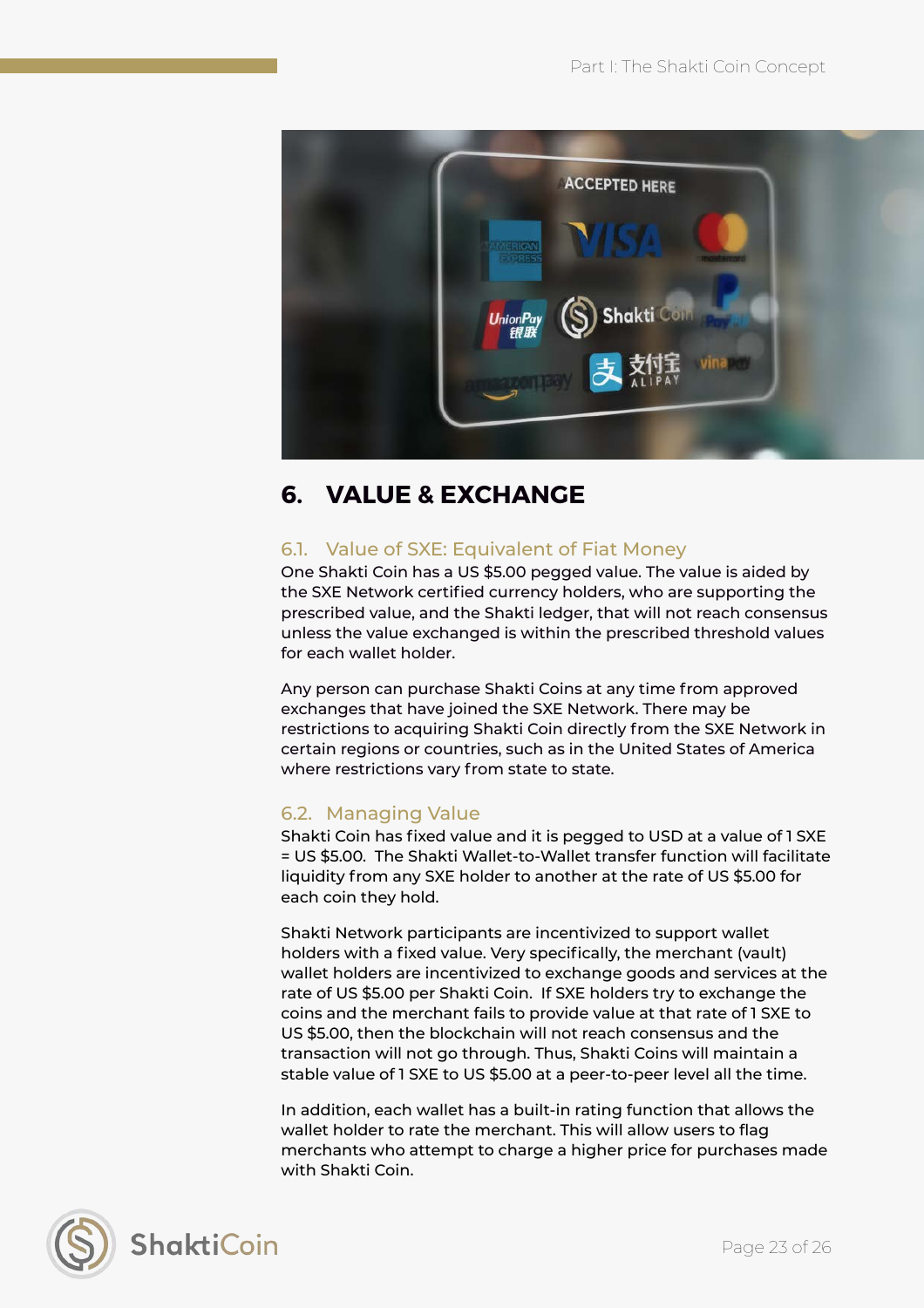

## <span id="page-23-0"></span>**7. TRANSACTION FEES**

## 7.1. Micro-Transaction and its Cost

Shakti defines payments of up to and including two Shakti coins (SXE = 2, USD = 10) as a micro-transaction.

For a micro-transaction the processing fee is fixed and is set at 500 Toshi (USD = 0.025, SXE = .005).

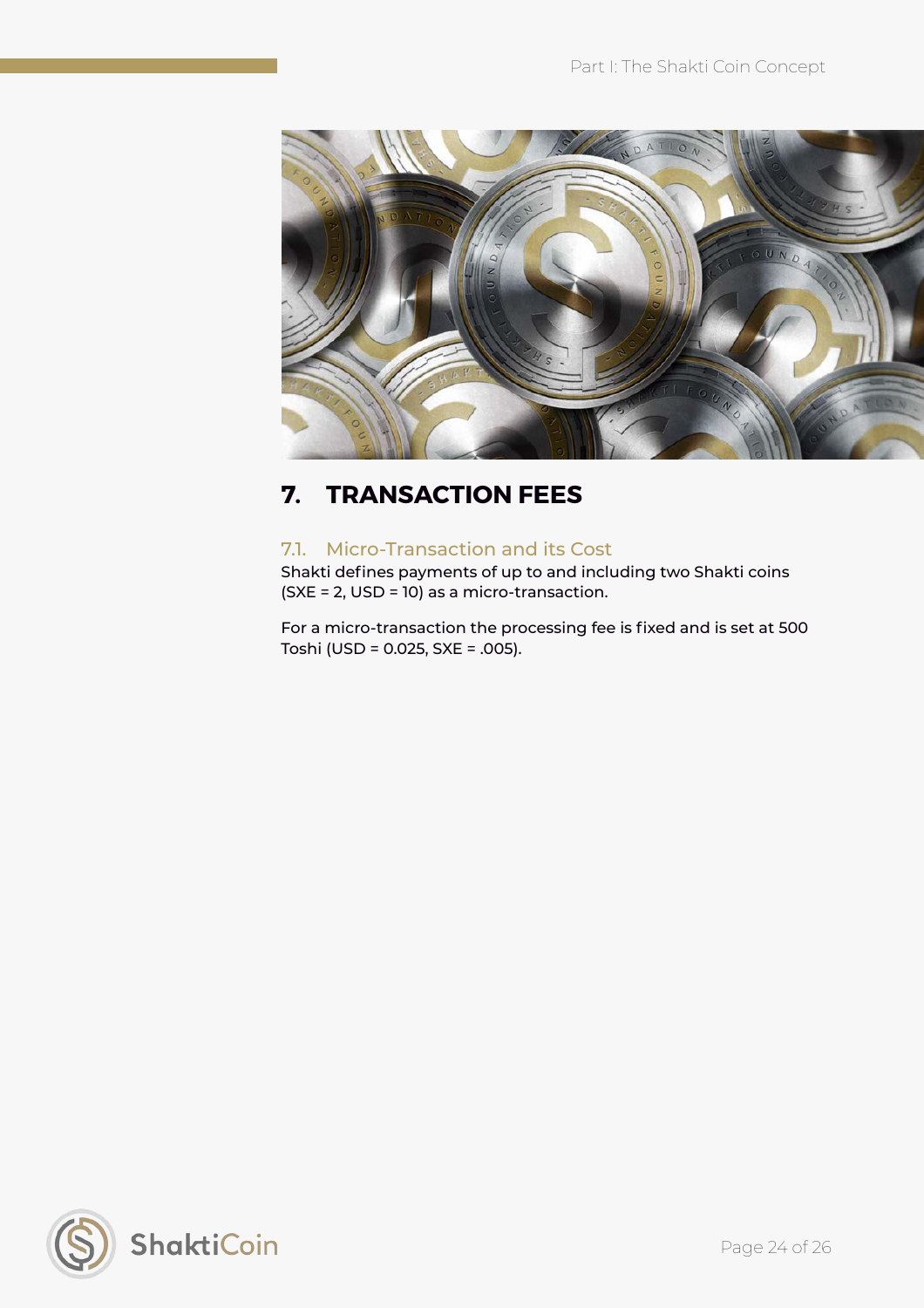

## <span id="page-24-0"></span>**8. MINING**

## 8.1. Mining Fees

Within the SXE Network, miners are compensated with a transaction processing cost as their mining fee. The fee is shared among the miners to provide consensus within the Shakti Network as defined below:

• The minimum mining fee is set at 500 Toshi (SXE = 0.005, USD = 0.025). The transaction processing cost, Y, is calculated using the following equation.

 $Y = 0.005$  SXE, when SXE  $\leq 2$ ,

• For a transaction amount of more than 2 SXE, the transaction processing cost, Y, is calculated using the following equation.

 $Y = k*Log2(SXE)$ , when SXE > 2

- a) All values are measured in SXE.
- b) The function is continuous. The coefficient, k, regulates the growth rate.
- c) Y is the value of processing payment cost.
- The miner who initiates a transaction to be included within the block earns five percent (5%) of the transaction processing fees when there is a consensus.
- Eighty-Five percent (85%) of the allocated transaction processing fee is paid to miners, as the first authority, to validate the transaction on the SXE Network.
- The remaining 10% of the transaction processing fee is paid to the SXE Network to enforce SNMP Policy and to continue to improve the PoE Protocol.